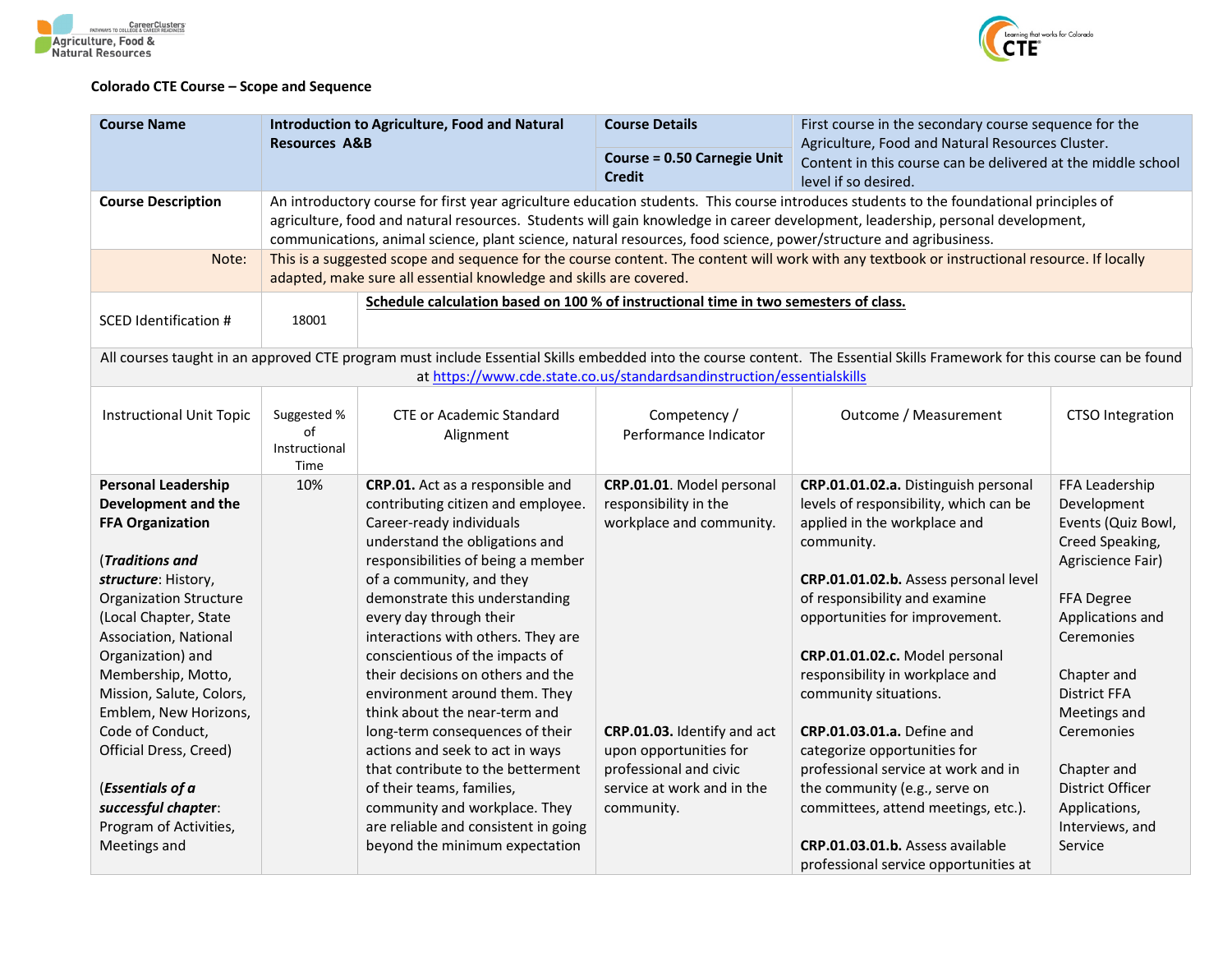



| Leadership, Officers,   | and in participating in activities                                    |                                                | workplaces and in community (e.g.,                                      | <b>FFA Committee</b>     |
|-------------------------|-----------------------------------------------------------------------|------------------------------------------------|-------------------------------------------------------------------------|--------------------------|
| Ceremonies)             | that serve the greater good.                                          |                                                | trainings, organizing events, etc.).                                    | Membership and           |
|                         |                                                                       |                                                |                                                                         | Participation            |
| (Membership             |                                                                       |                                                | CRP.01.03.01.c. Devise, implement,                                      |                          |
| opportunities: Degrees, |                                                                       |                                                | and evaluate strategies for                                             | Fall Leadership          |
| Conferences and         |                                                                       |                                                | involvement in professional service                                     | Conference, State        |
| Conventions, CDEs and   |                                                                       |                                                | opportunities at work and in the com-                                   | FFA Convention,          |
| LDEs, Agriscience Fair, |                                                                       |                                                | munity (e.g., coaching/mentorship,                                      | <b>National FFA</b>      |
| Community Service,      |                                                                       |                                                | presentations at meetings, etc.).                                       | Convention,              |
| Scholarships, Local     |                                                                       |                                                |                                                                         | Washington               |
| Opportunities)          |                                                                       |                                                | <b>CRP.01.03.02.a.</b> Identify civic service                           | Leadership               |
|                         |                                                                       |                                                | opportunities in workplaces and the                                     | Conference               |
| (Public Speaking:       |                                                                       |                                                | community (e.g., organizations,                                         |                          |
| Memorization            |                                                                       |                                                | fundraising, etc.).                                                     | Local                    |
| Techniques,             |                                                                       |                                                |                                                                         | Opportunities (i.e.      |
| Characteristics of      |                                                                       |                                                | CRP.01.03.02.b. Assess available civic                                  | County Fair,             |
| Quality, Speaking       |                                                                       |                                                | service opportunities at workplaces                                     | Lettering, Banquet       |
| Presentation Styles,    |                                                                       |                                                | and in the community (e.g.,                                             | Awards, Teams)           |
| Creed)                  |                                                                       |                                                | community events, attend meetings,                                      |                          |
|                         |                                                                       |                                                | $etc.$ ).                                                               | <b>Community Service</b> |
|                         |                                                                       |                                                |                                                                         | and Fundraisers          |
|                         |                                                                       |                                                | CRP.01.03.02.c. Devise, implement,                                      |                          |
|                         |                                                                       |                                                | and evaluate strategies for personal                                    |                          |
|                         |                                                                       |                                                | involvement in civic service at work                                    |                          |
|                         |                                                                       |                                                | and in the community (e.g., volunteer                                   |                          |
|                         |                                                                       |                                                | at food pantry, community clean-up,                                     |                          |
|                         |                                                                       |                                                | join organizations or committees,                                       |                          |
|                         |                                                                       |                                                | $etc.$ ).                                                               |                          |
|                         |                                                                       |                                                |                                                                         |                          |
|                         | <b>CRP.04.</b> Communicate clearly,                                   | CRP.04.01. Speak using                         | CRP.04.01.01.a. Identify and                                            |                          |
|                         | effectively and with reason.                                          | strategies that ensure                         | categorize strategies for ensuring                                      |                          |
|                         | Career-ready individuals                                              | clarity, logic, purpose<br>formal and informal | clarity, logic, purpose and                                             |                          |
|                         | communicate thoughts, ideas and<br>action plans with clarity, whether |                                                | professionalism in verbal and non-<br>verbal communication (e.g., vocal |                          |
|                         | using written, verbal and/or visual                                   | settings.                                      | tone, organization of thoughts, eye                                     |                          |
|                         | methods. They communicate in                                          |                                                | contact, preparation, etc.).                                            |                          |
|                         | the workplace with clarity and                                        |                                                |                                                                         |                          |
|                         | purpose to make maximum use of                                        |                                                | <b>CRP.04.01.02.a.</b> Examine and assess                               |                          |
|                         | their own and others' time. They                                      |                                                | personal ability to speak with clarity,                                 |                          |
|                         | are excellent writers; they master                                    |                                                | logic, purpose and professionalism in                                   |                          |
|                         | conventions, word choice and                                          |                                                | formal and informal settings (e.g.,                                     |                          |
|                         | organization, and use effective                                       |                                                |                                                                         |                          |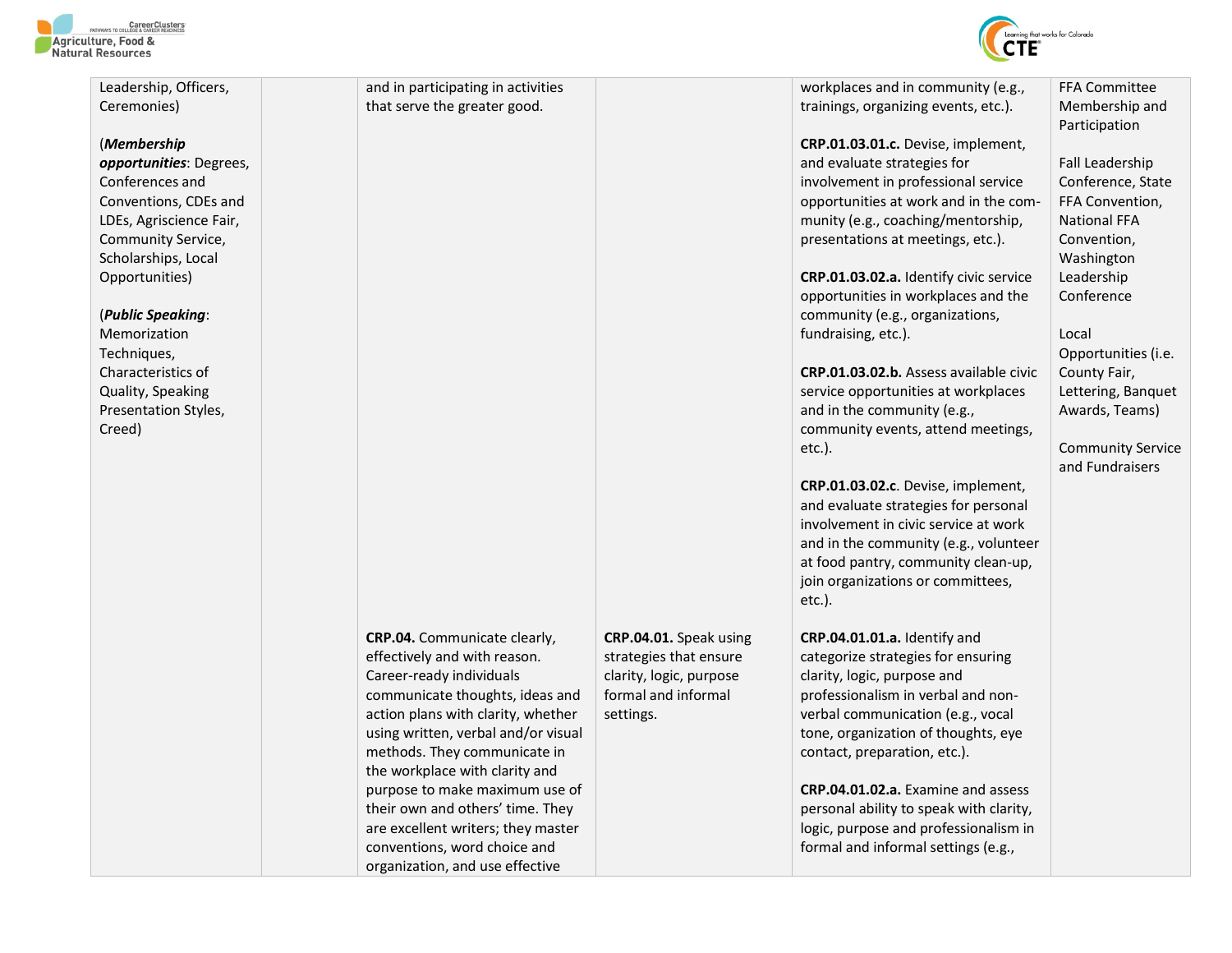

tone and presentation skills to articulate ideas. They are skilled at interacting with others; they are active listeners and speak clearly and with purpose. Career-ready individuals think about the audience for their communication and prepare accordingly to ensure the desired outcome. **CRP.04.02**. Produce clear, reasoned and coherent written and visual communication in formal and informal settings. speeches, interviews, presentations, oral reports, etc.). **CRP.04.01.01.b.** Analyze use of verbal and non-verbal communication strategies in work- place situations. **CRP.04.01.01.c.** Evaluate other's verbal and non-verbal communications (e.g., speeches, presentations, oral reports, etc.) and propose recommendations for improvement in clarity, logic, purpose and professionalism. **CRP.04.01.02.b**. Apply strategies for speaking with clarity, logic, purpose and professionalism in a variety of situations in formal and informal settings. **CRP.04.01.02.c.** Evaluate personal strengths and areas for growth with regard to speaking formally and informally with clarity, logic, purpose and professionalism, and identify ways to improve. **CRP.04.02.01.b.** Compare and contrast the structure of different forms of written and visual communication. **CRP.04.02.02.a.** Identify and examine methods for producing clear, reasoned and coherent written and visual communication that are appropriate to the task, purpose and audience (e.g., audience analysis, objective development, etc.)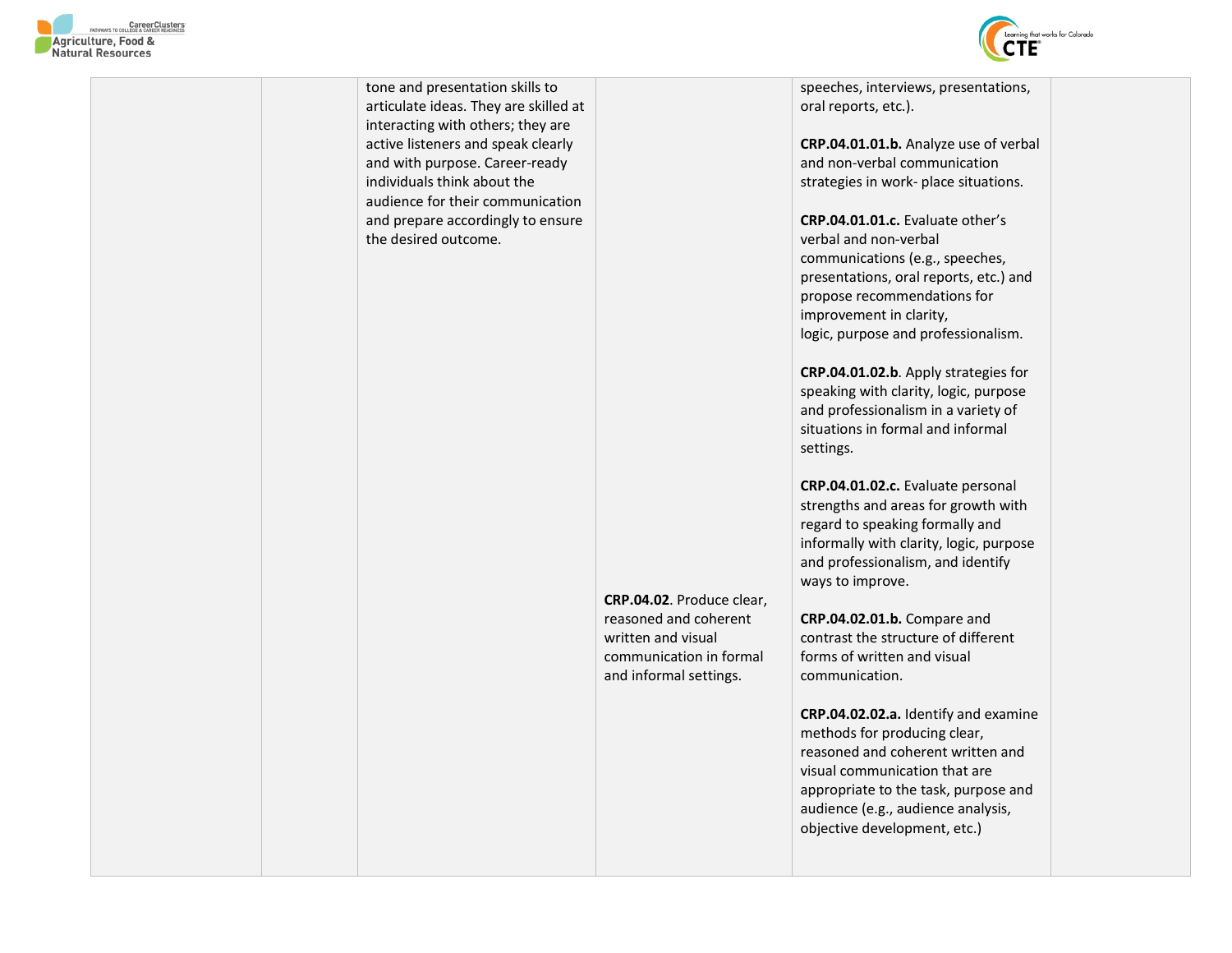



**CRP.05.** Consider the environmental, social and economic impacts of decisions. Career-ready individuals understand the interrelated nature of their actions and regularly make decisions that positively impact and/or mitigate negative impact on other people, organizations and the environment. They are aware of and utilize new technologies, understandings, procedures, materials and regulations affecting the nature of their work as it relates to the impact on the social condition, the environment and the profitability of the organization. **CRP.04.03.** Model active listening strategies when interacting with others in formal and informal settings. **CRP.05.01.** Assess, identify and synthesize the information and resources needed to make decisions that positively impact the workplace and community. **CRP.04.02.02.b.** Apply techniques for ensuring clarity, logic and coherence to edit written and visual communications (e.g., emails, reports, presentations, technical documents, diagrams, etc.). **CRP.04.02.02.c.** Compose clear and coherent written documents and visuals (e.g., agendas, audio-visuals, drafts, forms, etc.) that are adapted to the audience needs in both formal and informal settings. **CRP.04.03.01.a.** Research and summarize components of active listening (e.g., eye con- tact, have an open mind, restate, etc.). **CRP.04.03.01.b.** Apply active listening strategies (e.g., be attentive, observe non-verbal cues, ask clarifying questions, etc.). **CRP.05.01.01.a.** Examine and describe the steps in the decisionmaking process used in the workplace and community. **CRP.05.01.01.b**. Analyze how the process of decision making is used in workplace and community situations. **CRP.05.01.01.c.** Evaluate workplace and community decision-making processes and devise strategies for improvement. **CRP.05.01.02.a.** Examine and explain the relationship between information, resources and good decision making in workplace and community situations.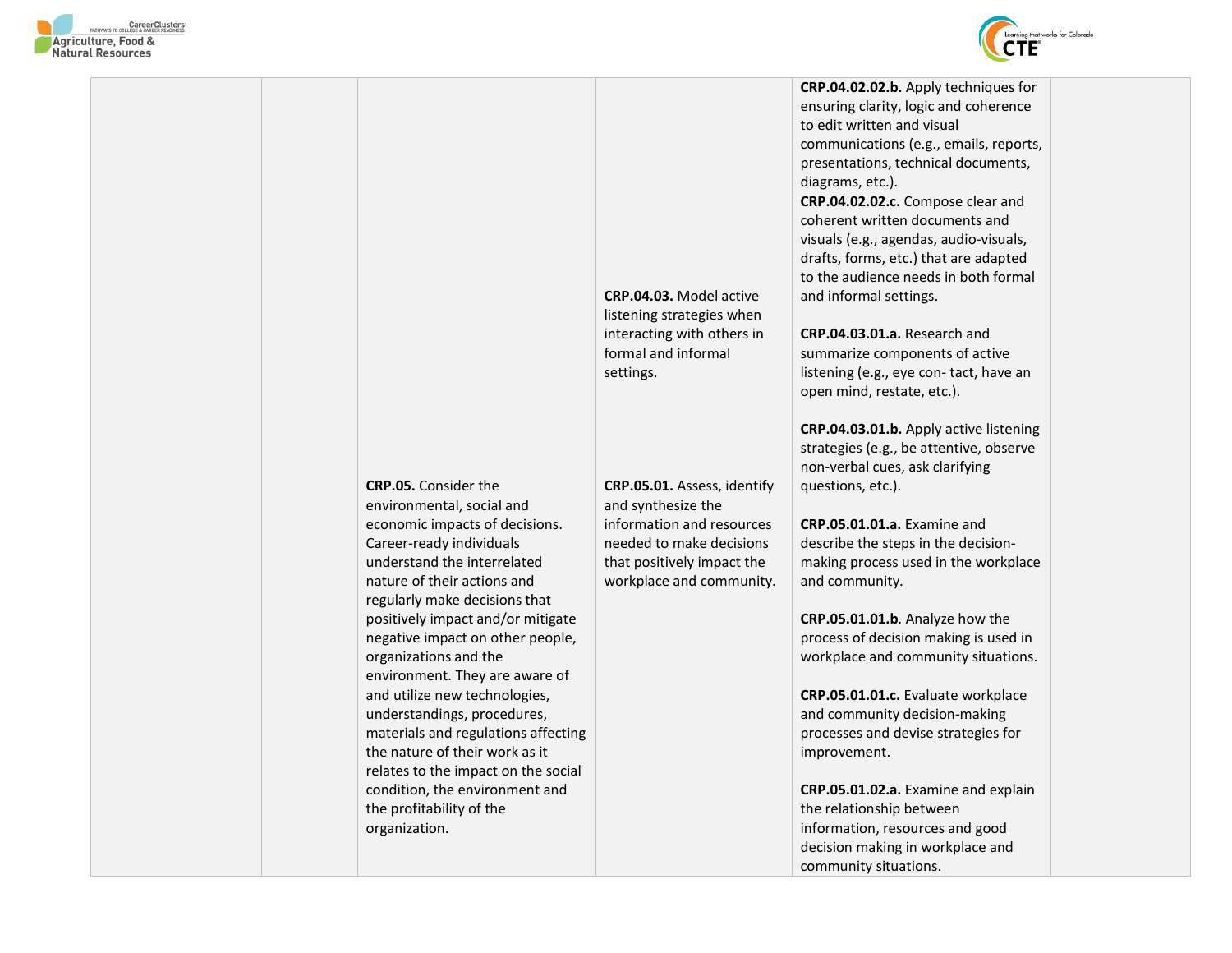



**CRP.05.01.02.b.** Analyze past workplace and community situations to determine if appropriate information and resources were used to make an effective decision.

**CRP.05.01.02.c.** Evaluate workplace and community situations and recommend the information and resources needed to support good decisions.

**CRP.05.01.03.a.** Classify the types of information (e.g., data, research, procedures, regulations, etc.) and resources (e.g., human, financial, technology, time, etc.) that maybe used to make workplace and community decisions.

**CRP.05.01.03.b.** Analyze workplace and com- munity decisions and assess the information and resources used to make those decisions.

**CRP.05.01.03.c.** Synthesize information and resources and apply to workplace and community situations to make positive decisions.

**CRP.06.03.01.a.** Examine workplace and community situations to identify opportunities for improvement through the introduction of new ideas and innovations.

**CRP.06.03.01.b.** Assess and communicate the risks and benefits of applying new ideas and innovations to the workplace and community.

**CRP.06.** Demonstrate creativity and innovation. Career-ready individuals regularly think of ideas that solve problems in new and different ways, and they contribute those ideas in a useful and productive manner to improve their organization. They can consider unconventional ideas and suggestions as solutions to issues, tasks or problems, and they

discern which ideas and

**CRP.06.03.** Create and execute a plan of action to act upon new ideas and introduce innovations to workplace and community organizations.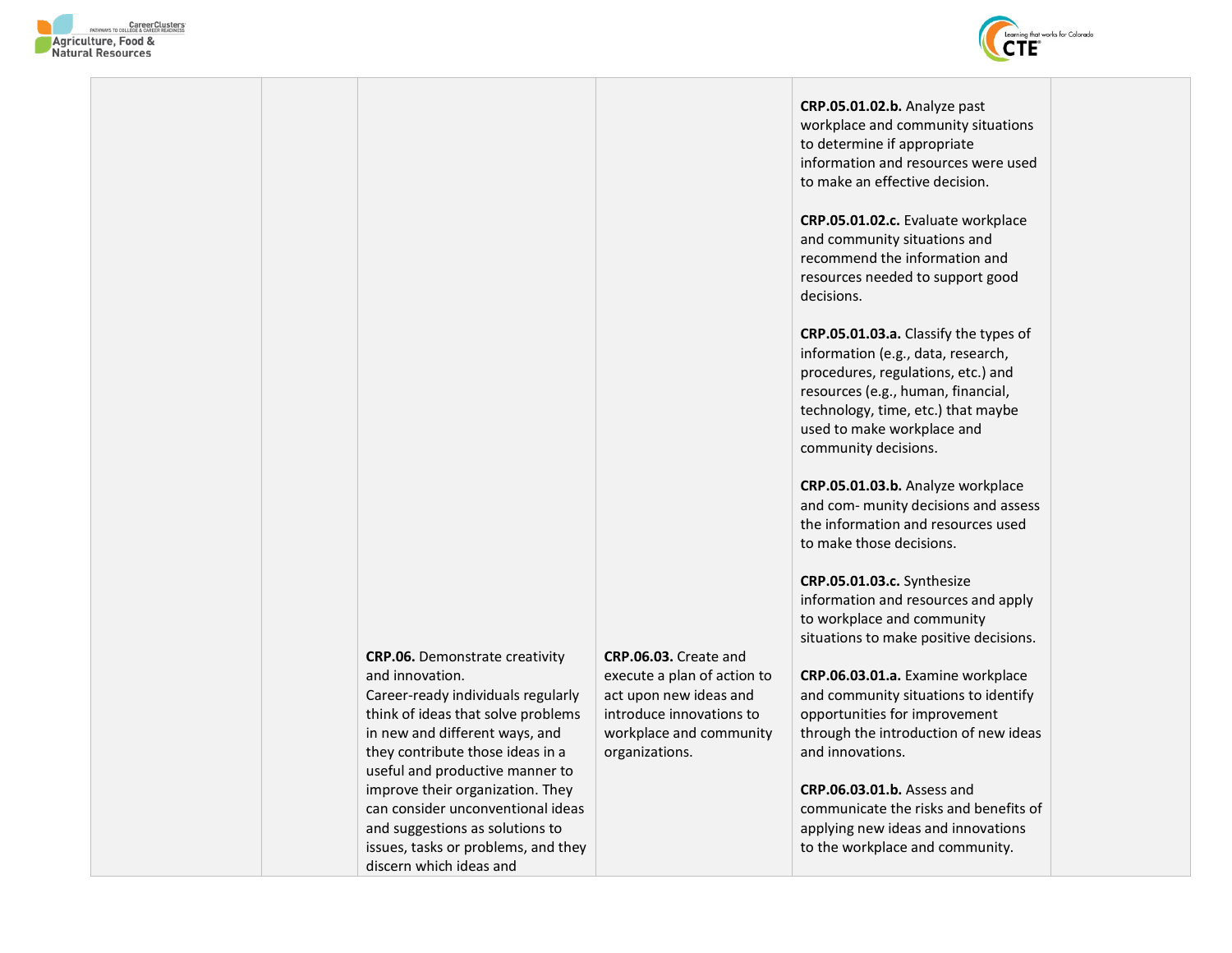

| suggestions will add greatest<br>value. They seek new methods,<br>practices and ideas from a variety<br>of sources and seek to apply those<br>ideas to their own workplace.<br>They take action on their ideas<br>and understand how to bring<br>innovation to an organization.                                                                                                                                                                |                                                                                                                                                                                        | CRP.06.03.01.c. Design a plan of<br>action to introduce a new idea or<br>innovation into the workplace and<br>community.                                                                                                                                                                                                                                                                                       |  |
|------------------------------------------------------------------------------------------------------------------------------------------------------------------------------------------------------------------------------------------------------------------------------------------------------------------------------------------------------------------------------------------------------------------------------------------------|----------------------------------------------------------------------------------------------------------------------------------------------------------------------------------------|----------------------------------------------------------------------------------------------------------------------------------------------------------------------------------------------------------------------------------------------------------------------------------------------------------------------------------------------------------------------------------------------------------------|--|
| CRP.09. Model integrity, ethical<br>leadership and effective<br>management.<br>Career-ready individuals readily<br>recognize problems in the<br>workplace, understand the nature<br>of the problem, and devise<br>effective plans to solve the                                                                                                                                                                                                 | <b>CRP.09.01. Model</b><br>characteristics of ethical<br>and effective leaders in the<br>workplace and community<br>(e.g. integrity, self-<br>awareness, self-regulation,<br>$etc.$ ). | CRP.09.01.01.a. Identify and<br>summarize the characteristics of<br>ethical and effective leaders in<br>workplace and community settings.                                                                                                                                                                                                                                                                      |  |
| problem. They are aware of<br>problems when they occur and<br>take action quickly to address the<br>problem. They thoughtfully<br>investigate the root cause of the<br>problem prior to introducing<br>solutions. They carefully consider<br>the options to solve the problem.<br>Once a solution is agreed upon,<br>they follow through to ensure the<br>problem is solved, whether<br>through their own actions or the<br>actions of others. | CRP.09.02. Implement<br>personal management skills<br>to function effectively and<br>efficiently in the workplace<br>(e.g., time management,<br>planning, prioritizing, etc.).         | CRP.09.02.01.a. Identify and<br>summarize personal management<br>skills necessary to function effectively<br>in the workplace (e.g., time<br>management, planning, prioritizing,<br>$etc.$ ).<br>CRP.09.02.02.a. Examine and<br>describe personal management skills<br>(e.g., time management, prioritizing,<br>setting goals, etc.) that are<br>individually implemented and<br>demonstrated in workplace and |  |
|                                                                                                                                                                                                                                                                                                                                                                                                                                                |                                                                                                                                                                                        | community situations.<br><b>CRP.09.02.02.b.</b> Conduct a self-<br>assessment of personal management<br>skills used in daily workplace or<br>community situations.                                                                                                                                                                                                                                             |  |
|                                                                                                                                                                                                                                                                                                                                                                                                                                                |                                                                                                                                                                                        | CRP.09.02.02.c. Model personal<br>management skills and identify<br>opportunities for continuous<br>improvement.                                                                                                                                                                                                                                                                                               |  |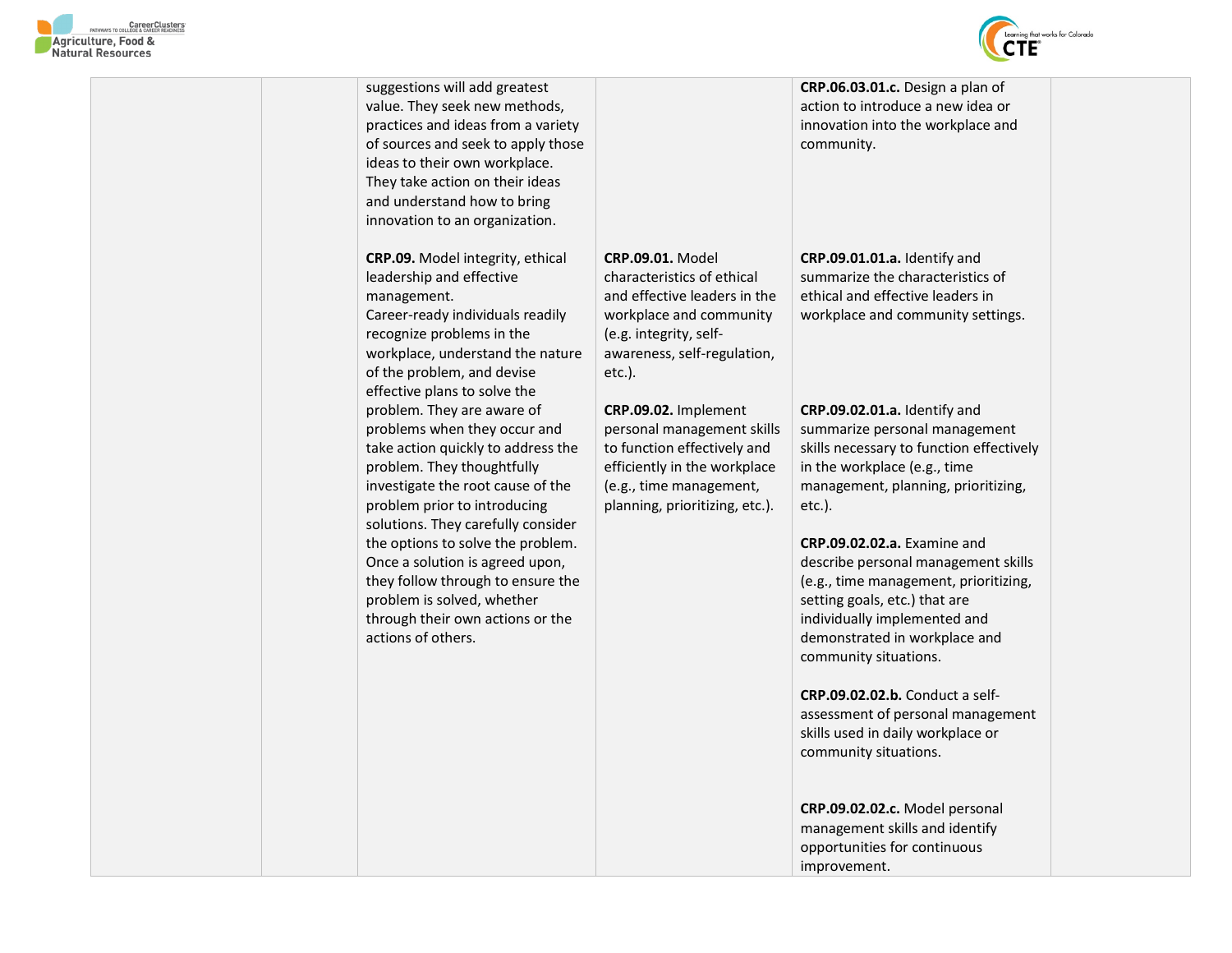**Contract** 

 $\mathbb{R}^+$ 

T



 $\overline{1}$ 

|                                                                                                                                                                                                                               |     |                                                                                                                                                             | CRP.09.03. Demonstrate<br>behaviors that contribute to<br>a positive morale and<br>culture in the workplace<br>and community (e.g.,<br>positively influencing<br>others, effectively<br>communicating, etc.).                                                                                                                                  | CRP.09.03.01.a. Identify and<br>summarize respectful and purposeful<br>behaviors that contribute to positive<br>morale and culture in workplace and<br>community settings (e.g., positively<br>influencing others, effectively<br>communicating, etc.).<br>CRP.09.03.02.a. Examine personal<br>levels of respectful and purposeful<br>behaviors and summarize how they<br>are demonstrated (e.g., treat others<br>with respect, model professionalism,<br>etc.).                                                                                  |                                                                     |
|-------------------------------------------------------------------------------------------------------------------------------------------------------------------------------------------------------------------------------|-----|-------------------------------------------------------------------------------------------------------------------------------------------------------------|------------------------------------------------------------------------------------------------------------------------------------------------------------------------------------------------------------------------------------------------------------------------------------------------------------------------------------------------|---------------------------------------------------------------------------------------------------------------------------------------------------------------------------------------------------------------------------------------------------------------------------------------------------------------------------------------------------------------------------------------------------------------------------------------------------------------------------------------------------------------------------------------------------|---------------------------------------------------------------------|
| <b>Agriculture Industry</b><br><b>Awareness</b><br>(Agriculture History,<br>Today's Agriculture<br>Conversations and Ag<br>Values, Introduction to<br>Ag Ed (3 circle model),<br>Agriculture Industry and<br>Career Pathways) | 10% | CS.01. Analyze how issues, trends,<br>technologies and public policies<br>impact systems in the Agriculture,<br>Food & Natural Resources Career<br>Cluster. | <b>CS.01.01.</b> Research,<br>examine and discuss issues<br>and trends that impact<br>AFNR systems on local,<br>state, national and global<br>levels.<br><b>CS.01.02.</b> Examine<br>technologies and analyze<br>their impact on AFNR<br>systems.<br><b>CS.01.03.</b> Identify public<br>policies and examine their<br>impact on AFNR systems. | CS.01.01.01.a. Examine historical and<br>current data to identify issues<br>impacting AFNR systems.<br>CS.01.01.02.a. Research and<br>summarize trends impacting AFNR<br>systems.<br>CS.01.02.01.a. Research technologies<br>used in AFNR systems.<br>CS.01.02.02.a. Compare and contrast<br>AFNR systems before and after the<br>integration of technology.<br>CS.01.03.01.a. Summarize public<br>policies affecting AFNR systems.<br>CS.01.03.02.a. Identify influential<br>historical and current public policies<br>that impact AFNR systems. | FFA Career and<br>Leadership<br>Development<br>Events               |
| <b>Using AET</b><br>(AET Profile and<br>Journals, AET Record                                                                                                                                                                  | 5%  | CRP.03. Attend to personal health<br>and financial well-being.                                                                                              | CRP.03.02. Design and<br>implement a personal<br>financial management plan.                                                                                                                                                                                                                                                                    | CRP.03.02.01.a. Research and<br>examine components in a personal<br>financial management plan (e.g.,                                                                                                                                                                                                                                                                                                                                                                                                                                              | FFA Degree<br>Applications, FFA<br>Proficiency<br>Applications, and |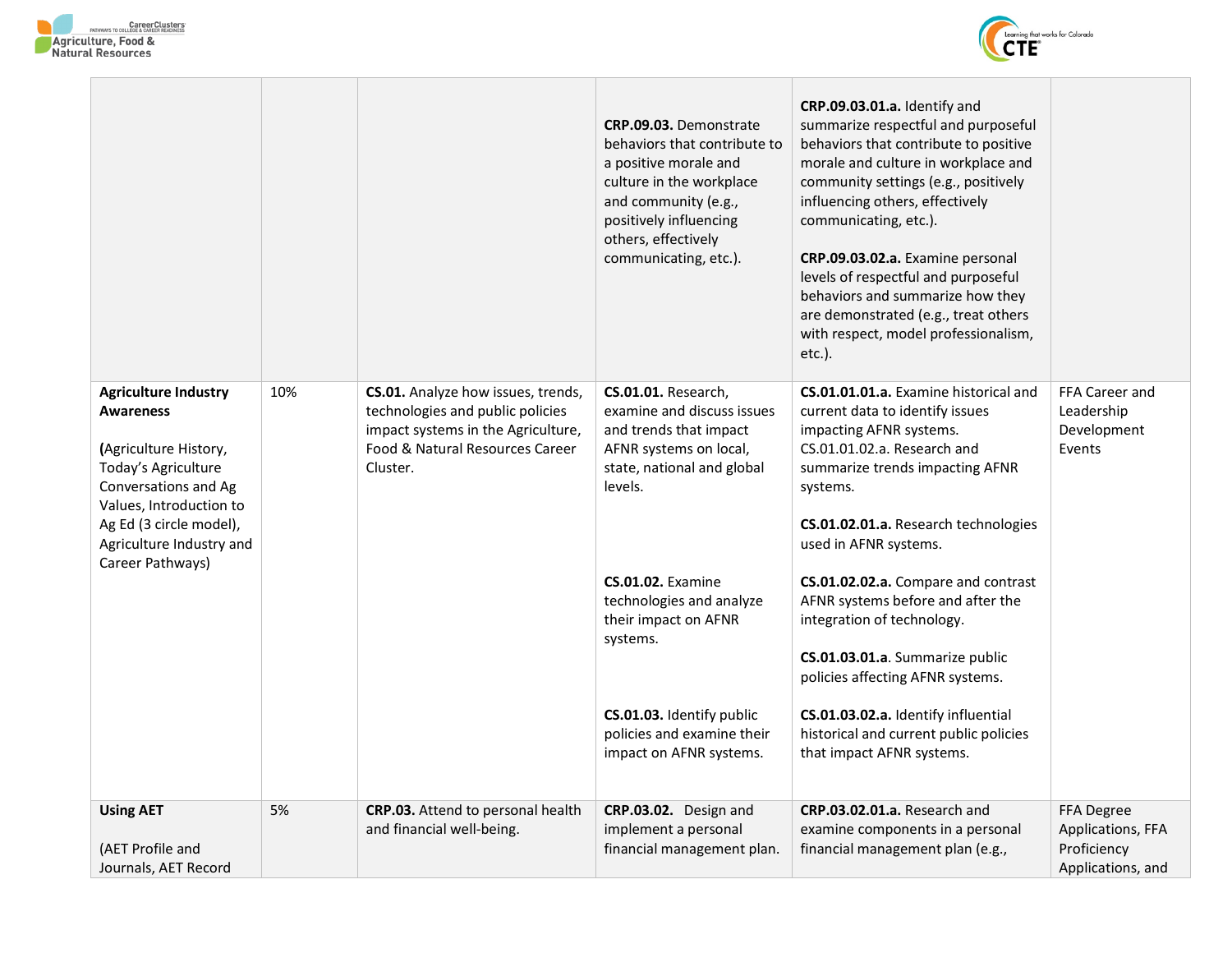



| Keeping Scenario,<br><b>Foundational SAE AET</b><br>Entries)                                                                                                                                                                   |    |                                                                                                                                                                              |                                                                                                                                   | income, expense, budgeting, savings,<br>credit, etc.).<br>CRP.03.02.01.b. Analyze<br>management tools available for<br>managing personal finances (e.g.,<br>software, calendars, banks, financial<br>institutions, etc.).<br>CRP.03.02.02.a. Examine and<br>categorize personal financial practices<br>(e.g., earning, spending, use of                                                                                                                                                                                                                                                                                                                                                                               | FFA Grant<br>Applications<br>FFA Participation,<br>Class, and<br><b>Community Service</b><br>Journals |
|--------------------------------------------------------------------------------------------------------------------------------------------------------------------------------------------------------------------------------|----|------------------------------------------------------------------------------------------------------------------------------------------------------------------------------|-----------------------------------------------------------------------------------------------------------------------------------|-----------------------------------------------------------------------------------------------------------------------------------------------------------------------------------------------------------------------------------------------------------------------------------------------------------------------------------------------------------------------------------------------------------------------------------------------------------------------------------------------------------------------------------------------------------------------------------------------------------------------------------------------------------------------------------------------------------------------|-------------------------------------------------------------------------------------------------------|
| <b>Career Exploration and</b><br>Planning<br>Identifying individual<br>interests, likes and<br>skills;<br>Exploring agricultural<br>career opportunities<br>and pathways;<br>Identifying entry<br>requirements for<br>careers; | 3% | <b>CS.05.</b> Describe career<br>opportunities and means<br>to achieve those<br>opportunities in each of<br>the Agriculture, Food &<br>Natural Resources career<br>pathways. | CS.05.01. Evaluate and<br>implement the steps and<br>requirements to pursue a<br>career opportunity in an<br>AFNR career pathway. | management tools, credit, etc.).<br>CS.05.01. Evaluate and<br>implement the steps and<br>requirements to pursue a<br>career opportunity in an<br>AFNR career pathway.<br>CS.05.02. Examine and<br>choose career opportunities<br>that are matched to personal<br>skills, talents, and career<br>goals in an AFNR pathway of<br>interest.<br><b>CS.05.01.02.a</b> Examine the<br>educational, training and<br>experiential requirements to<br>pursue a career in an AFNR<br>pathway (e.g., degrees,<br>certifications, training,<br>internships, etc.).<br>SAMPLE ACTIVITY: Write a<br>one-page career summary<br>with a list of 10 measurable<br>steps to take to be qualified<br>for a career in an AFNR<br>pathway. |                                                                                                       |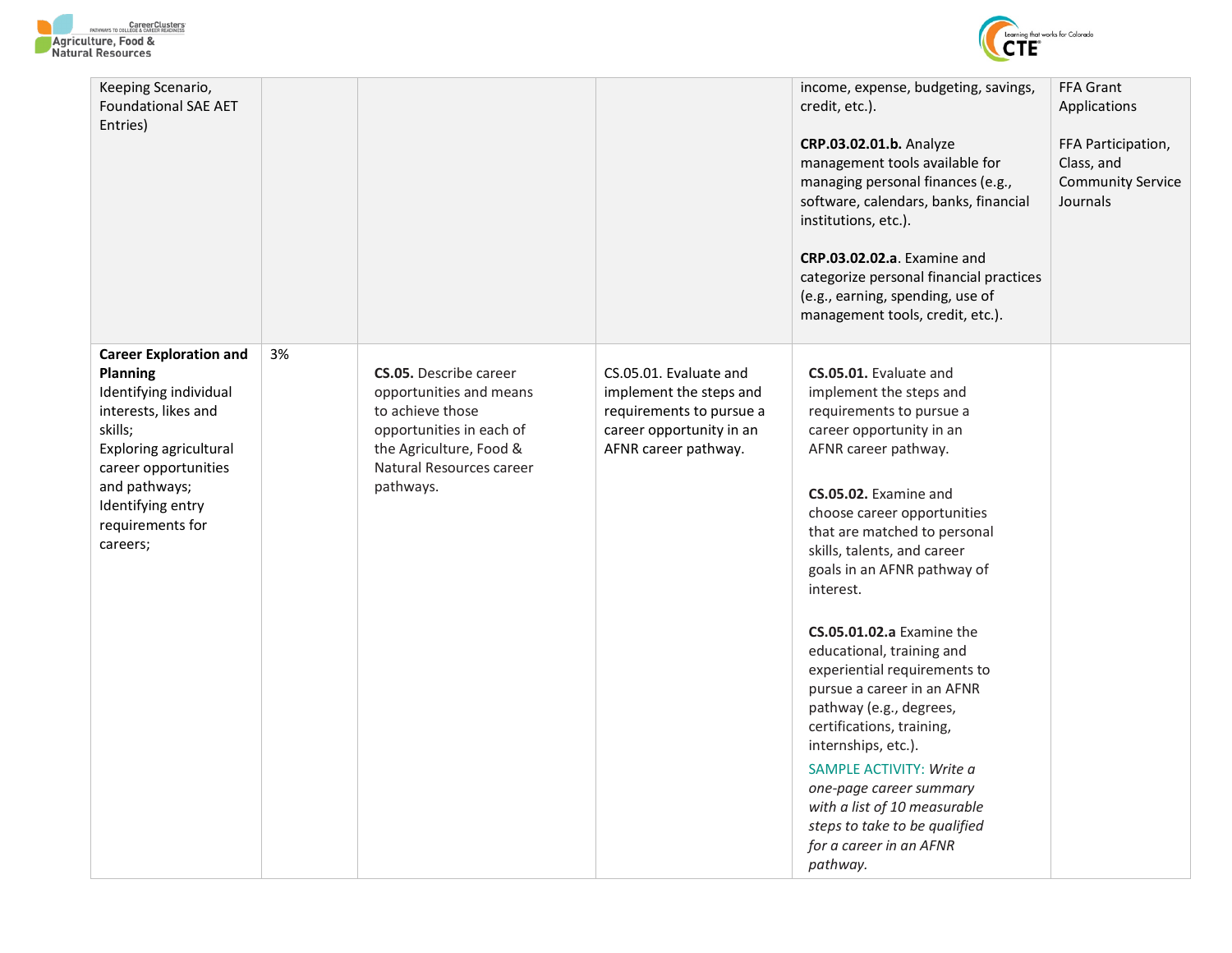



|                                                                                                                                                                                      |    |                                                                              | CS.05.02. Examine and<br>choose career opportunities<br>that are matched to<br>personal skills, talents, and<br>career goals in an AFNR<br>pathway of interest. | CS.05.02.02.a. Research and<br>describe careers in each of<br>the AFNR pathways and<br>choose potential careers<br>connecting to personal<br>interests and skills.<br>SAMPLE ACTIVITY: Complete<br>career interest inventory and<br>summarize results in a paper<br>or presentation.                                                                                                                                                                                                                                                                                                                                                                     |  |
|--------------------------------------------------------------------------------------------------------------------------------------------------------------------------------------|----|------------------------------------------------------------------------------|-----------------------------------------------------------------------------------------------------------------------------------------------------------------|----------------------------------------------------------------------------------------------------------------------------------------------------------------------------------------------------------------------------------------------------------------------------------------------------------------------------------------------------------------------------------------------------------------------------------------------------------------------------------------------------------------------------------------------------------------------------------------------------------------------------------------------------------|--|
| <b>Career Ready Practices</b><br>Understanding what<br>these are;<br>Why they are important<br>in the world of work;<br>How do we develop and<br>build the career ready<br>practices | 2% | CRP.01. Act as a<br>responsible and<br>contributing citizen and<br>employee. | CRP.01.01. Model personal<br>responsibility in the<br>workplace and community.                                                                                  | <b>CRP.01.01.01.a.</b> Define<br>personal responsibility and<br>distinguish how it applies in<br>workplace and community<br>(e.g., make educated<br>choices, listen and follow<br>directions, ask for help when<br>needed, meet expected<br>standards, etc.).<br>SAMPLE ACTIVITY: Write a<br>two-page personal reflection<br>about responsibility and its<br>role in the workplace and<br>community.<br><b>CRP.01.01.02.b Assess</b><br>personal level of<br>responsibility and examine<br>opportunities for<br>improvement.<br><b>SAMPLE ACTIVITY: Collect</b><br>and compare a personal,<br>peer and mentor rating of<br>your level of responsibility. |  |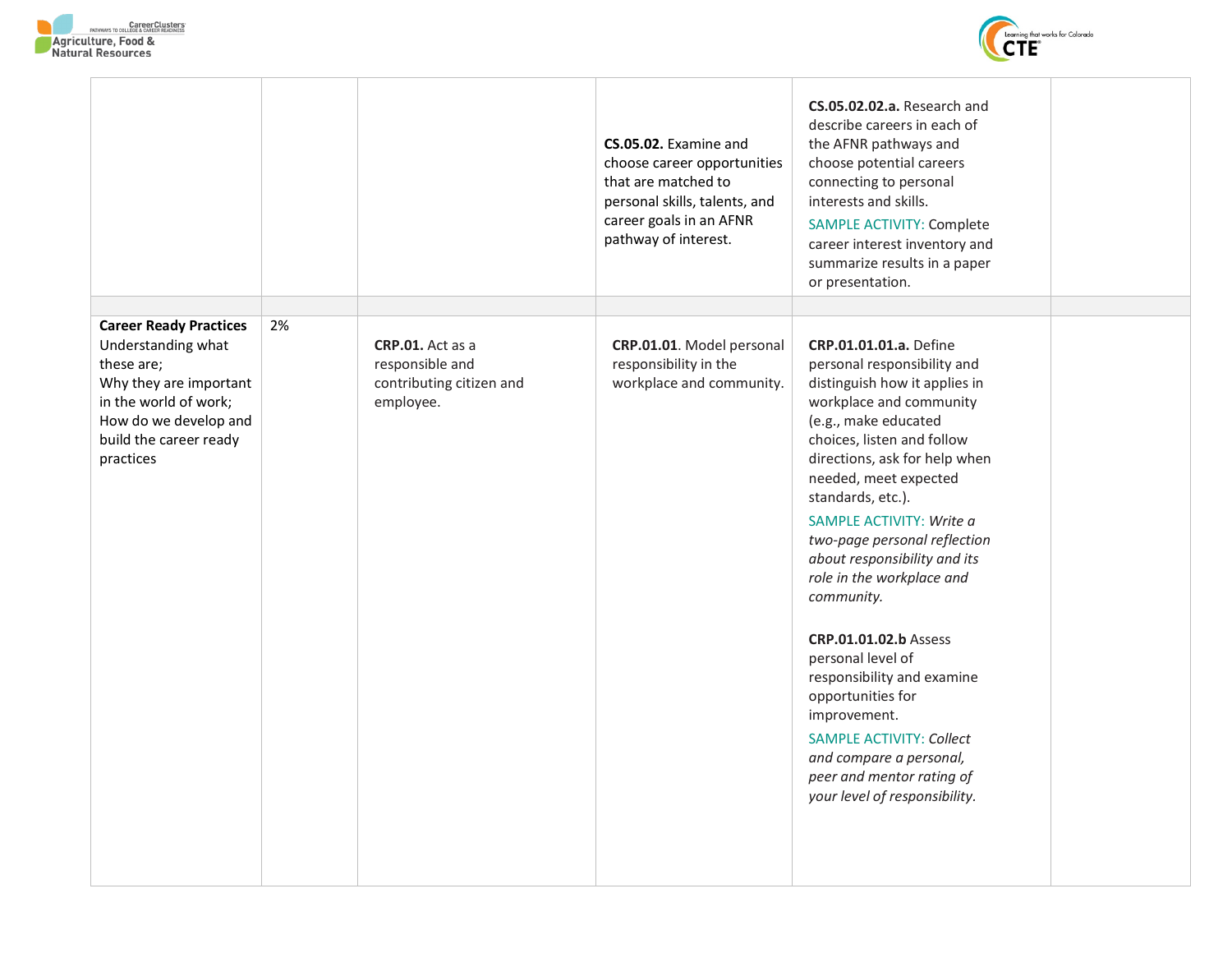

|                                                                                                                                                                                                                                                               |    | <b>CRP.04.</b> Communicate<br>clearly, effectively and with<br>reason. | CRP.04.01. Speak using<br>strategies that ensure clarity<br>logic, purpose and<br>professionalism in formal<br>and informal settings.                           | CRP.04.01.01.a. Identify and<br>categorize strategies for<br>ensuring clarity, logic,<br>purpose and professionalism<br>in verbal and non-verbal<br>communication (e.g., tone,<br>organization of thoughts,<br>eye contact, preparation,<br>$etc.$ ).<br>SAMPLE ACTIVITY: Make a<br>list of 10 personal strategies<br>that enhance verbal and<br>non-verbal communication. |  |
|---------------------------------------------------------------------------------------------------------------------------------------------------------------------------------------------------------------------------------------------------------------|----|------------------------------------------------------------------------|-----------------------------------------------------------------------------------------------------------------------------------------------------------------|----------------------------------------------------------------------------------------------------------------------------------------------------------------------------------------------------------------------------------------------------------------------------------------------------------------------------------------------------------------------------|--|
|                                                                                                                                                                                                                                                               |    | CRP.06. Demonstrate<br>creativity and<br>innovation.                   | CRP.06.01. Synthesize<br>information, knowledge and<br>experience to generate<br>original ideas and challenge<br>assumptions in the<br>workplace and community. | CRP.06.01. Synthesize<br>information, knowledge and<br>experience to generate<br>original ideas and challenge<br>assumptions in the<br>workplace and community.<br><b>SAMPLE ACTIVITY:</b><br>Compare three ways of<br>generating ideas, i.e.<br>brainstorming, mind<br>mapping, etc.                                                                                      |  |
| <b>Personal Financial</b><br><b>Management and</b><br><b>Planning</b><br>What is financial<br>management;<br>How does personal<br>finance management<br>differ from business<br>management;<br>What are the<br>components of personal<br>financial management | 2% | CRP.03. Attend to personal<br>health and financial well-<br>being.     | CRP.03.02. Design and<br>implement a personal<br>financial management plan.                                                                                     | <b>CRP.03.02.01.a.</b> Research<br>and examine components in<br>a personal financial<br>management plan (e.g.,<br>income, expense, budgeting,<br>savings, credit, etc.).<br><b>SAMPLE ACTIVITY: Print and</b><br>read three online periodicals<br>or peer-reviewed articles<br>about personal financial<br>management.                                                     |  |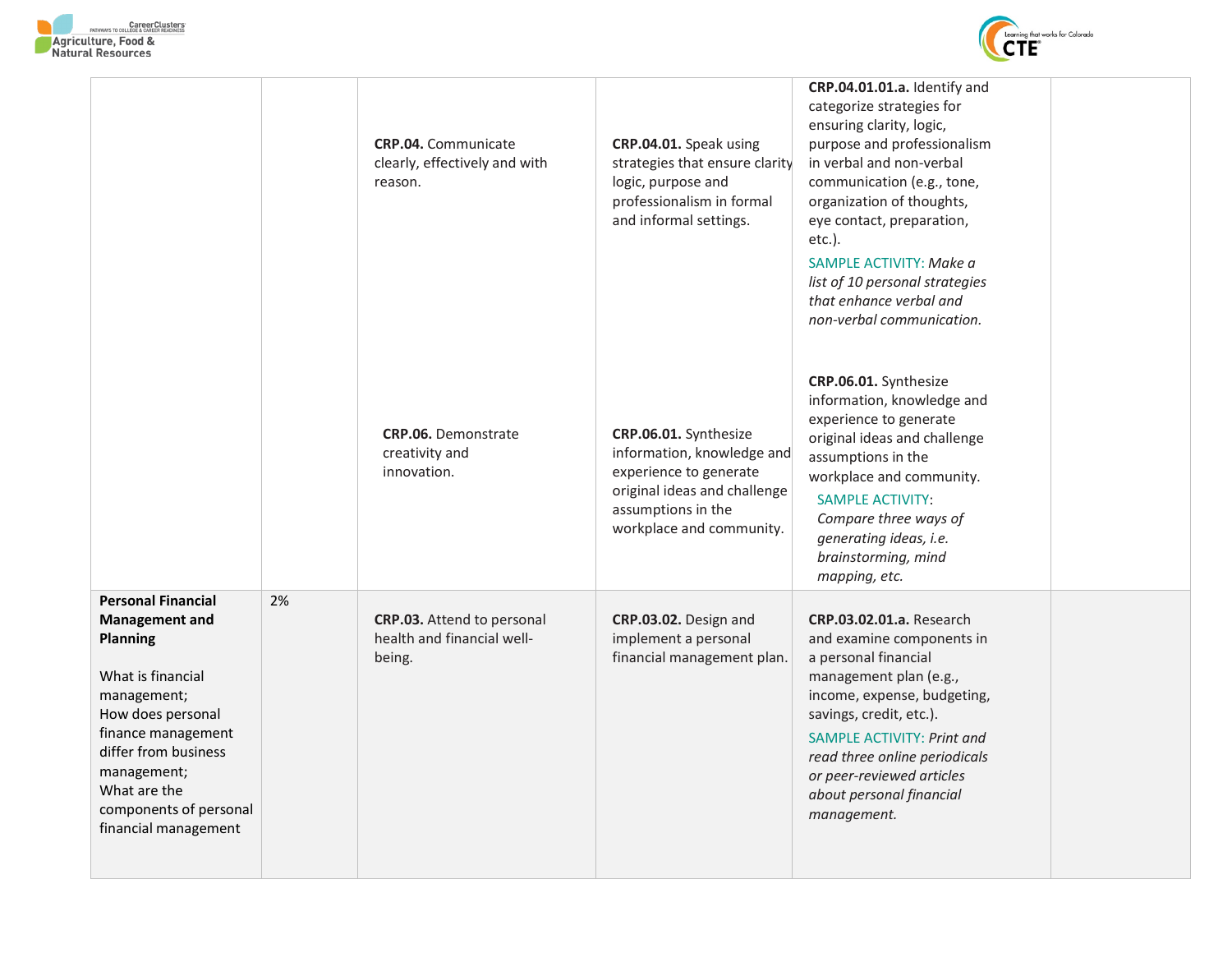



|                                                                                                                                                                                               |    |                                                                        | CRP.03.02. Design and<br>implement a personal<br>financial management plan.                                                | CRP.03.02.02.a. Examine<br>and categorize personal<br>financial practices (e.g.,<br>earning, spending, use of<br>management tools, credit,<br>etc.).<br>SAMPLE ACTIVITY: Create a<br>personal budget and track<br>monthly financial activity.                                                             |  |
|-----------------------------------------------------------------------------------------------------------------------------------------------------------------------------------------------|----|------------------------------------------------------------------------|----------------------------------------------------------------------------------------------------------------------------|-----------------------------------------------------------------------------------------------------------------------------------------------------------------------------------------------------------------------------------------------------------------------------------------------------------|--|
| <b>Workplace Safety</b><br>How does workplace<br>safety differ from<br>classroom and lab<br>safety;<br>Why is workplace safety<br>so important;<br>How does safety differ<br>from job to job. | 2% | CS.03. Examine and<br>summarize the importance<br>of health, safety an | CS.03.03. Apply health<br>and safety practices to<br>AFNR workplaces.                                                      | CS.03.03.03.a. Examine and<br>categorize examples of how<br>to avoid health or safety<br>risks in AFNR workplaces.<br>SAMPLE ACTIVITY: Develop a<br>list of 10 common workplace<br>accidents and ways to avoid<br>them.                                                                                   |  |
|                                                                                                                                                                                               |    |                                                                        | CS.03.04. Use appropriate<br>protective equipment and<br>demonstrate safe and prope<br>use of AFNR tools and<br>equipment. | CS.03.04.01.a. Identify and<br>differentiate the appropriate<br>protective equipment for the<br>safe use and operation of<br>specific tools and equipment<br>(e.g. PPE, etc.).<br>SAMPLE ACTIVITY: Create a<br>word document with a list of<br>personal protective<br>equipment and their<br>definitions. |  |
|                                                                                                                                                                                               |    |                                                                        |                                                                                                                            | CS.03.04.02.a. Identify<br>standard tools, equipment<br>and safety procedures<br>related to AFNR tasks.<br>SAMPLE ACTIVITY: Create a<br>poster with commonly used<br>tools in the AFNR field and                                                                                                          |  |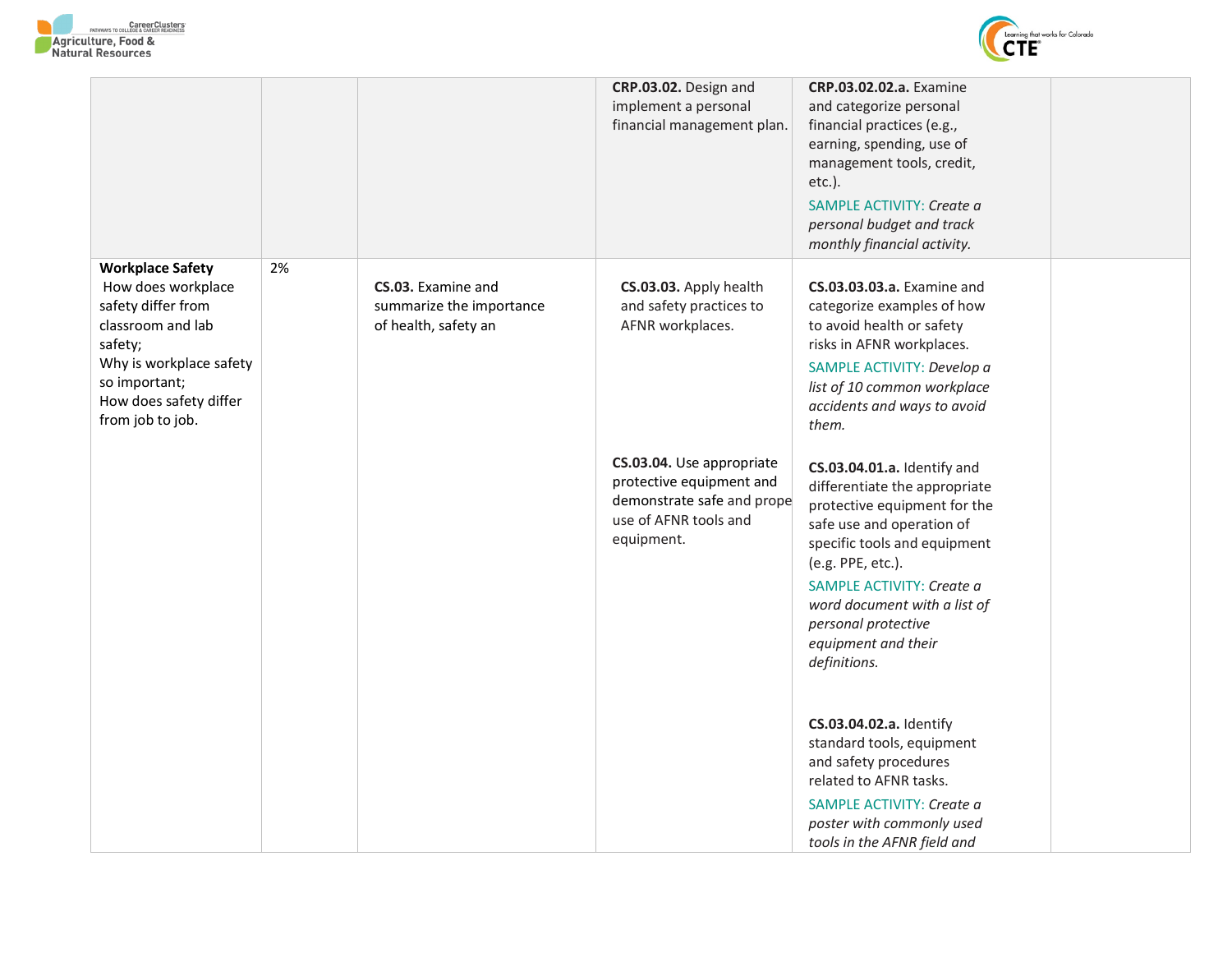

|                                                                                                                                                             |    |                                                                                                                                                                |                                                                                                                                            | the proper safety procedures<br>associated with each.<br>CS.03.04.03.a. Read and<br>interpret operating<br>instructions related to<br>operation, storage and<br>maintenance of tools and<br>equipment related AFNR<br>tasks.<br>SAMPLE ACTIVITY: Complete<br>an SAE Risk Assessment and<br>reflect on the results. |  |
|-------------------------------------------------------------------------------------------------------------------------------------------------------------|----|----------------------------------------------------------------------------------------------------------------------------------------------------------------|--------------------------------------------------------------------------------------------------------------------------------------------|--------------------------------------------------------------------------------------------------------------------------------------------------------------------------------------------------------------------------------------------------------------------------------------------------------------------|--|
| <b>Agricultural Literacy &amp;</b><br><b>Exploration</b><br>Expanding your<br>understanding of<br>agriculture and the<br>pathways you are<br>interested in. | 1% | CS.01. Analyze how issues,<br>trends, technologies and<br>public policies impact<br>systems in the Agriculture,<br>Food & Natural Resources<br>Career Cluster. | CS.01.01. Research, examine<br>and discuss issues and trend<br>that impact AFNR systems of<br>local, state, national and<br>global levels. | CS.01.01.02.a. Research and<br>summarize trends impacting<br>AFNR systems.<br><b>SAMPLE ACTIVITY: Find three</b><br>to four peer-reviewed<br>articles about AFNR trends<br>and summarize each article<br>in a paragraph or less.                                                                                   |  |
|                                                                                                                                                             |    |                                                                                                                                                                | CS.01.03. Identify public<br>policies and examine their<br>impact on AFNR systems.                                                         | <b>CS.01.03.01.a.</b> Summarize<br>public policies affecting<br>AFNR systems.<br>SAMPLE ACTIVITY: Contact a<br>local legislator to discuss<br>public policies affecting<br>AFNR systems and<br>summarize the interview in a<br>word document.                                                                      |  |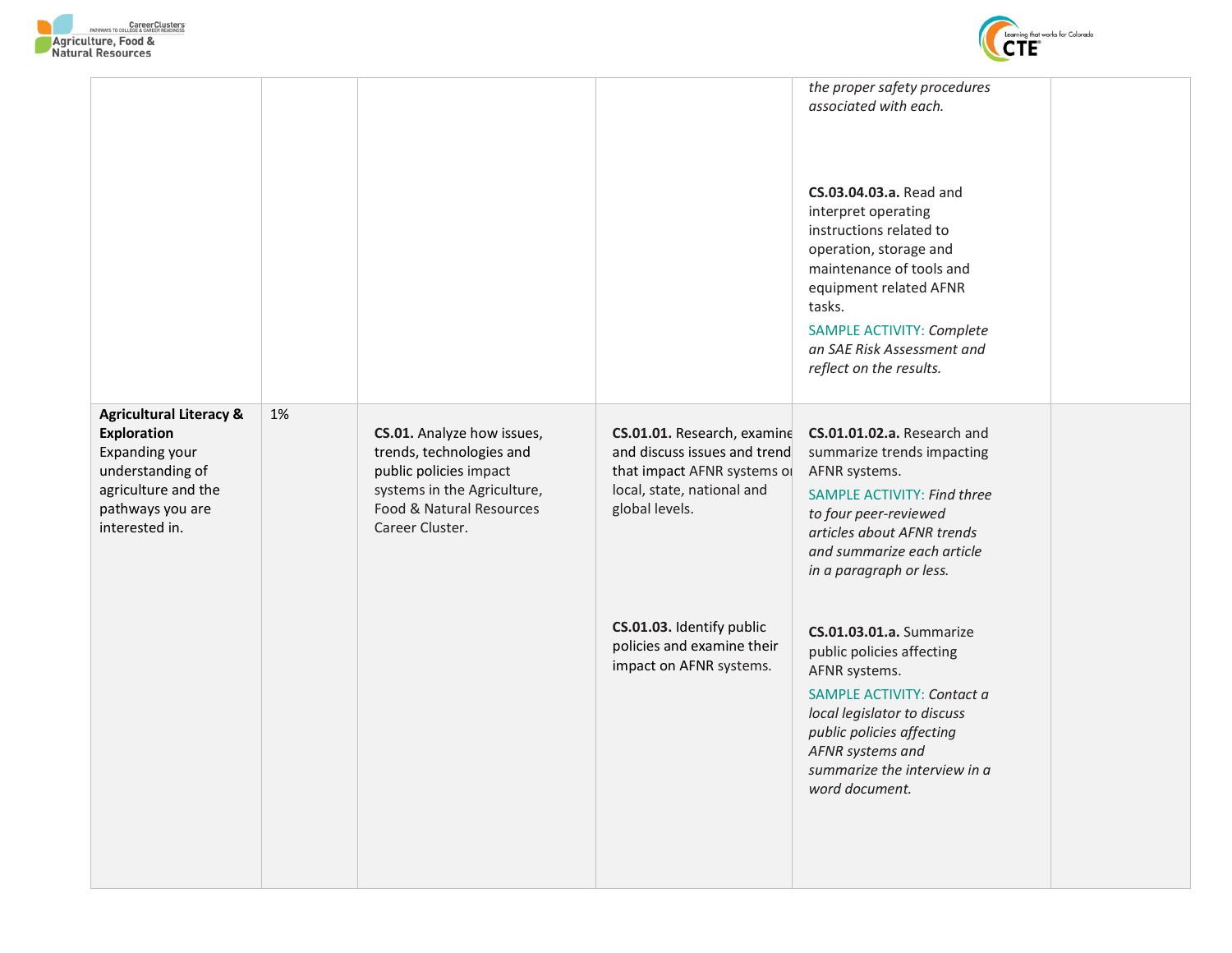





**CS.01.03.02.a**. Identify influential historical and current public policies that impact AFNR

SAMPLE ACTIVITY: *Read and print three to four peer-reviewed research articles about current and historical public policies affecting AFNR systems.* 

**CS.02.02.01.a.** Identify and summarize the components within AFNR systems (e.g., Animal Systems: Health, Nutrition, Genetics, etc.; Natural Resources Systems: Soil, Water,

SAMPLE ACTIVITY: *Create a Power Point containing all AFNR systems and include their smaller components with visuals.* 

**CS.02.02.03.a.** Examine and summarize the components of the agricultural economy (e.g., environmental, crops, livestock, etc.).

SAMPLE ACTIVITY: *Create a visual presentation highlighting all components of the agricultural economy.*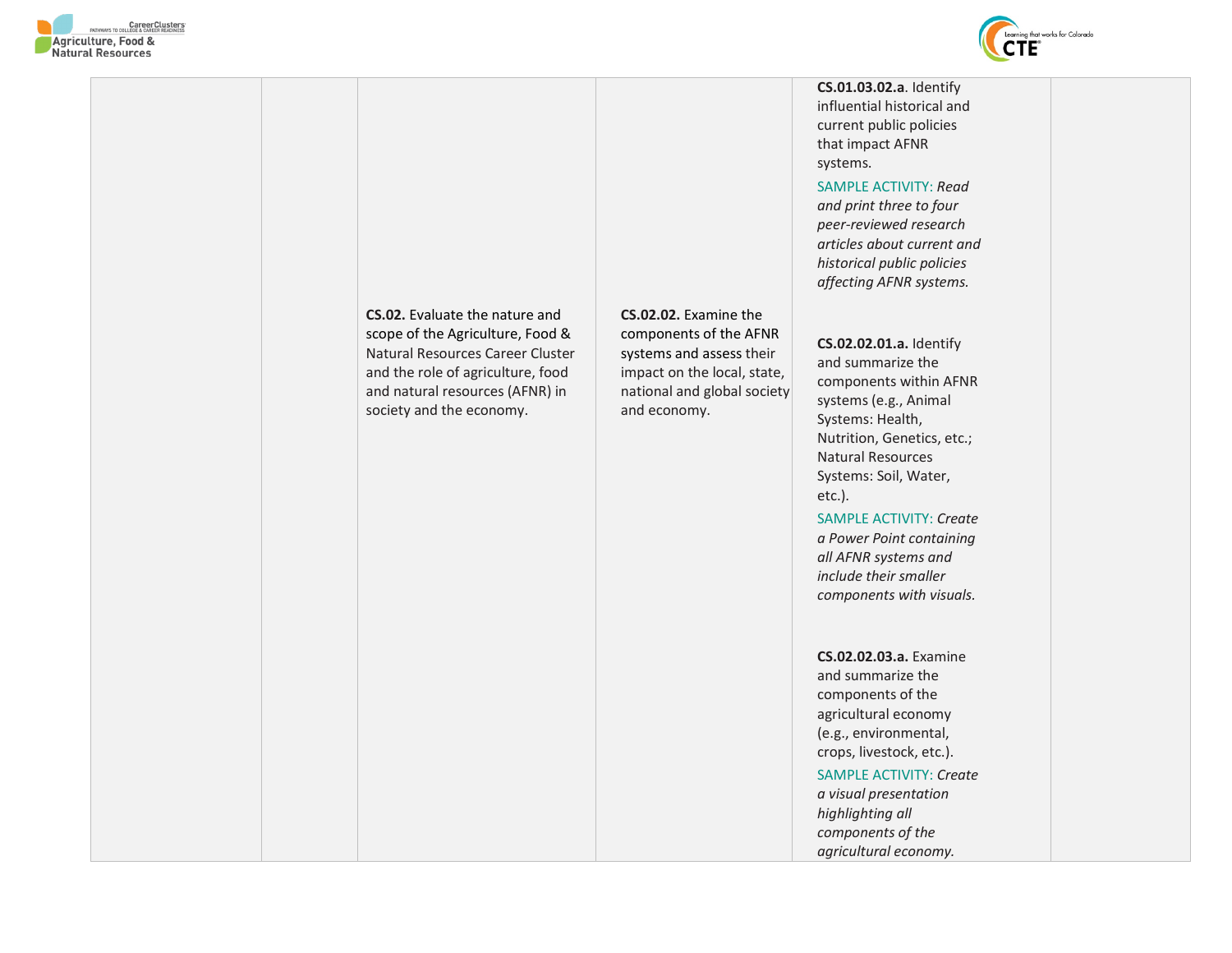



|                                            |    |                                       |                                                 | Include short descriptions<br>for each component.                     |                                  |
|--------------------------------------------|----|---------------------------------------|-------------------------------------------------|-----------------------------------------------------------------------|----------------------------------|
|                                            |    |                                       |                                                 |                                                                       |                                  |
| <b>Supervised Agricultural</b>             | 5% | CRP.01. Act as a responsible and      | <b>CRP.01.01. Model</b>                         | CRP.01.01.01.a. Define personal                                       | FFA Degree                       |
| <b>Experience Programs</b>                 |    | contributing citizen and employee.    | personal responsibility in<br>the workplace and | responsibility and distinguish how it<br>applies in the workplace and | Applications, FFA<br>Proficiency |
| (SAE for All Guide, The                    |    |                                       | community.                                      | community (e.g., make educated                                        | Applications, and                |
| need for record                            |    |                                       |                                                 | choices, listen and follow directions,                                | FFA Grant                        |
| keeping,                                   |    |                                       |                                                 | ask for help when needed, meet                                        | Applications                     |
| <b>Personal and Business</b>               |    |                                       |                                                 | expected stan-dards, etc.).                                           |                                  |
| <b>Financial Records:</b>                  |    | <b>CRP.06.</b> Demonstrate creativity | CRP.06.01. Synthesize                           | CRP.06.01.01.a. Identify and                                          |                                  |
| Evaluate financial,                        |    | and innovation.                       | information, knowledge and                      | summarize steps for generating ideas                                  |                                  |
| physical, and human                        |    |                                       | experience to generate                          | used in the workplace and                                             |                                  |
| resources                                  |    |                                       | original ideas and challenge                    | community.                                                            |                                  |
| Types and purposes of                      |    |                                       | assumptions in the                              |                                                                       |                                  |
| contracts                                  |    |                                       | workplace and community.                        |                                                                       |                                  |
| Understanding the                          |    | CRP.08. Utilize critical thinking to  | CRP.08.01. Apply reason                         | CRP.08.01.02.a. Examine and identify                                  |                                  |
| importance and types<br>of inventories     |    | make sense of problems and            | and logic to evaluate                           | opportunities to apply reason, logic                                  |                                  |
|                                            |    | persevere in solving them.            | workplace and community                         | and multiple perspectives to solve                                    |                                  |
| Understanding the<br>importance and use of |    |                                       | situations from multiple                        | problems in workplace and                                             |                                  |
| budgeting                                  |    |                                       | perspectives.                                   | community situations.                                                 |                                  |
| Balance Sheets, Income                     |    |                                       | CRP.08.02. Investigate,                         | CRP.08.02.02.a. Identify and                                          |                                  |
| and Expense                                |    |                                       | prioritize and select                           | summarize steps in the decision-                                      |                                  |
| Statements,                                |    |                                       | solutions to solve problems                     | making process to solve workplace                                     |                                  |
| Understanding                              |    |                                       | in the workplace and                            | and community problems.                                               |                                  |
| timecards, taxes, and                      |    |                                       | community.                                      |                                                                       |                                  |
| paychecks                                  |    |                                       |                                                 |                                                                       |                                  |
| Using data to manage                       |    |                                       |                                                 |                                                                       |                                  |
| an agricultural business                   |    |                                       |                                                 |                                                                       |                                  |
| or employment                              |    |                                       |                                                 |                                                                       |                                  |
| experience                                 |    |                                       |                                                 |                                                                       |                                  |
| (Balance Sheets,                           |    |                                       |                                                 |                                                                       |                                  |
| Income and Expense                         |    |                                       |                                                 |                                                                       |                                  |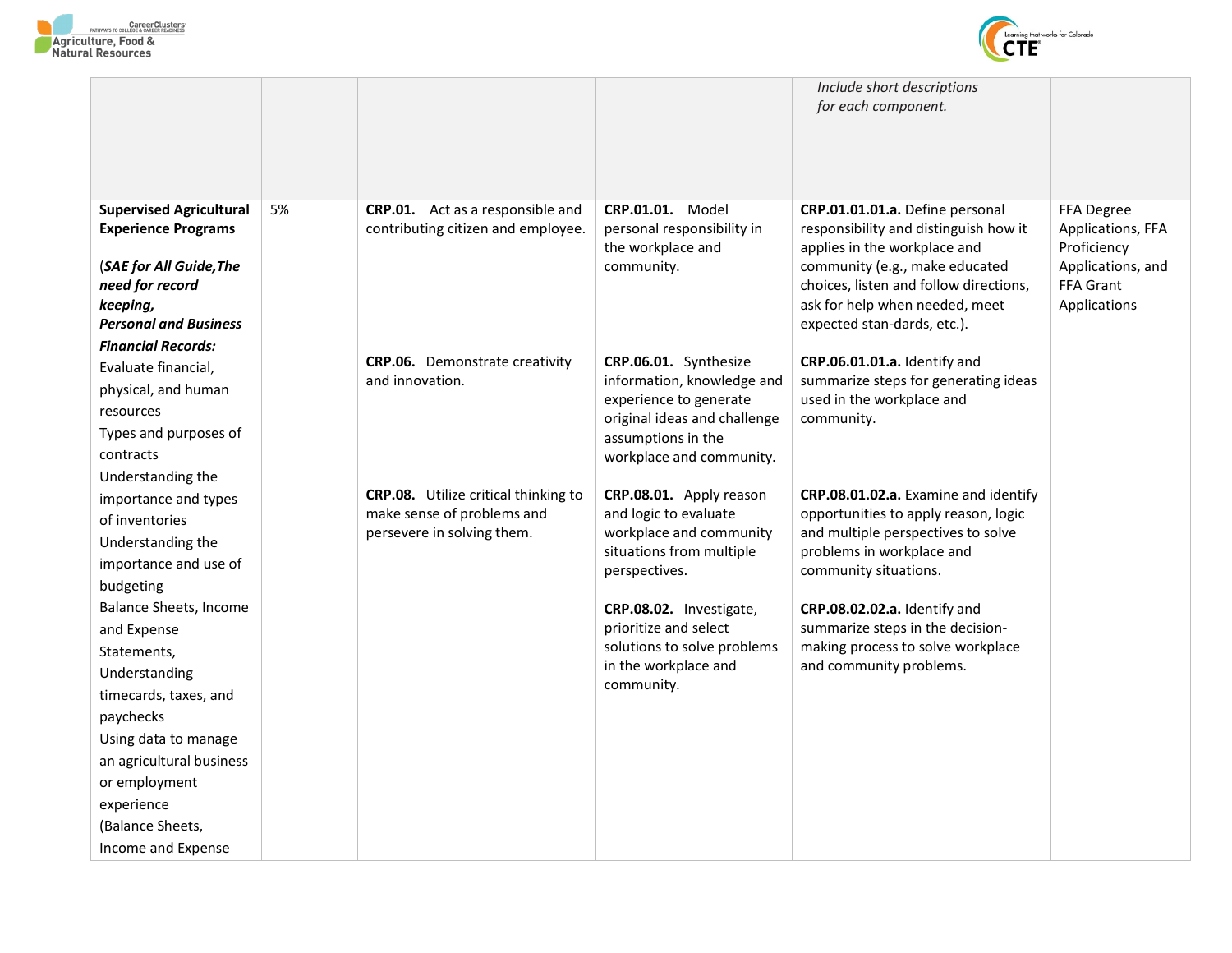



| $\overline{2}$ | <b>CS.05.</b> Describe career<br>opportunities and means to<br>achieve those opportunities in<br>each of the Agriculture, Food &<br>Natural Resources career<br>pathways.                                                                                                                 | CS.05.02. Examine and<br>choose career opportunities<br>that are matched to<br>personal skills, talents, and<br>career goals in an AFNR<br>pathway of interest.                                                                                                                                                                                                     | <b>CS.05.02.01.a.</b> Examine and<br>categorize careers in each of the<br>AFNR pathways.<br><b>CS.05.02.02.a.</b> Research and<br>describe careers in each of the<br>AFNR pathways and choose<br>potential careers connecting to<br>personal interests and skills.                                                                                                                                                     |                                |
|----------------|-------------------------------------------------------------------------------------------------------------------------------------------------------------------------------------------------------------------------------------------------------------------------------------------|---------------------------------------------------------------------------------------------------------------------------------------------------------------------------------------------------------------------------------------------------------------------------------------------------------------------------------------------------------------------|------------------------------------------------------------------------------------------------------------------------------------------------------------------------------------------------------------------------------------------------------------------------------------------------------------------------------------------------------------------------------------------------------------------------|--------------------------------|
| $\overline{4}$ | ABS.04. : Develop a business<br>plan for an AFNR business.                                                                                                                                                                                                                                | ABS.04.02. Develop<br>production and operational<br>plans for an AFNR business.                                                                                                                                                                                                                                                                                     | ABS.04.02.02.a. Devise strategies<br>to illustrate the production<br>process of an AFNR business to<br>produce a specific agricultural<br>product.                                                                                                                                                                                                                                                                     |                                |
| $\mathbf{1}$   | ABS.04. Develop a business<br>plan for an AFNR business.                                                                                                                                                                                                                                  | ABS.04.01. Analyze<br>characteristics and planning<br>requirements associated<br>with developing business<br>plans for different types of<br>AFNR businesses.                                                                                                                                                                                                       | ABS.04.01.02.a. Categorize the<br>characteristics of the types of<br>ownership structures used in<br>AFNR businesses (e.g., sole<br>proprietorships, cooperatives,<br>partnerships and corporations).                                                                                                                                                                                                                  |                                |
| $\mathbf{3}$   | ABS.02. Use record keeping to<br>accomplish AFNR business<br>objectives, manage budgets and<br>comply with laws and<br>regulations.<br>ABS.02. CCTC Standard: Use<br>record keeping to accomplish<br>AFNR business objectives,<br>manage budgets and comply<br>with laws and regulations. | ABS.02.01. Apply<br>fundamental accounting<br>principles, systems, tools<br>and applicable laws and<br>regulations to record, track<br>and audit AFNR business<br>transactions (e.g., accounts,<br>debits, credits, assets,<br>liabilities, equity, etc.).<br>ABS.02.02. Assemble,<br>interpret and analyze<br>financial information and<br>reports to monitor AFNR | ABS.02.01.02.a. Research and<br>summarize the features of<br>different tools and services for<br>recording, tracking and auditing<br>AFNR business transactions (e.g.,<br>electronic tools, paper-based<br>tools, consultative services,<br>online services, banking services,<br>etc.).<br>ABS.02.02.01.a. Compare and<br>contrast the different types of<br>financial reports (e.g., income<br>statements, cash flow |                                |
|                |                                                                                                                                                                                                                                                                                           | Technical content - Agriculture Business Pathway                                                                                                                                                                                                                                                                                                                    | business performance and                                                                                                                                                                                                                                                                                                                                                                                               | statements, equity statements, |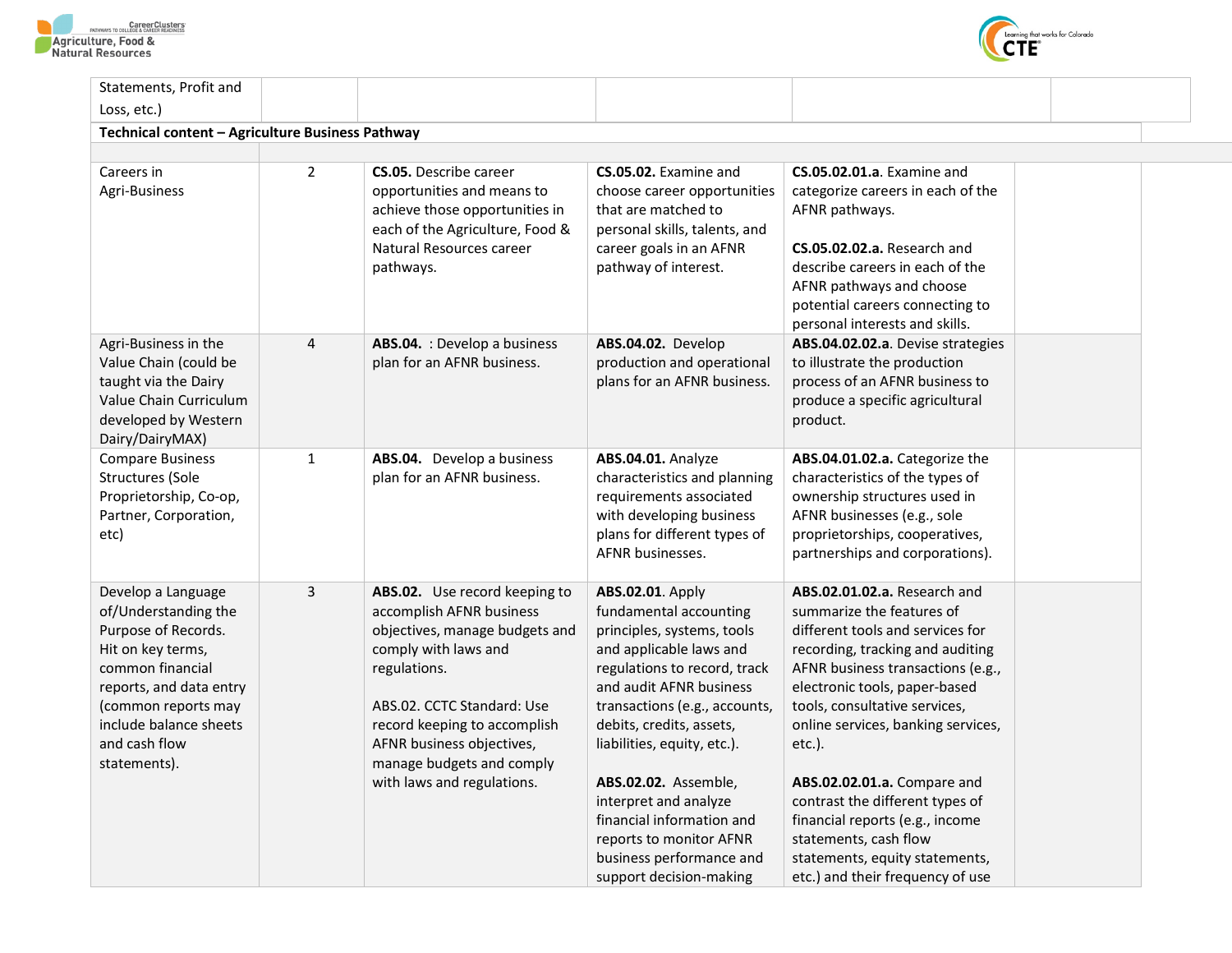



|                                                                                                                                                                                                                                                                                                                                                                       |    |                                                                                         | (e.g., income statements,<br>balance sheets, cash-flow<br>analysis, inventory reports,<br>break-even analysis, return<br>on investment, taxes, etc.).               | (e.g., daily, weekly, monthly,<br>quarterly, annual) for monitoring<br>AFNR business performance.                                                                                                                                                                                                                                                                                                                                                                                                                                                                                                                                                                                                                         |  |
|-----------------------------------------------------------------------------------------------------------------------------------------------------------------------------------------------------------------------------------------------------------------------------------------------------------------------------------------------------------------------|----|-----------------------------------------------------------------------------------------|---------------------------------------------------------------------------------------------------------------------------------------------------------------------|---------------------------------------------------------------------------------------------------------------------------------------------------------------------------------------------------------------------------------------------------------------------------------------------------------------------------------------------------------------------------------------------------------------------------------------------------------------------------------------------------------------------------------------------------------------------------------------------------------------------------------------------------------------------------------------------------------------------------|--|
| Technical content – Animal Science Pathway                                                                                                                                                                                                                                                                                                                            |    |                                                                                         |                                                                                                                                                                     |                                                                                                                                                                                                                                                                                                                                                                                                                                                                                                                                                                                                                                                                                                                           |  |
| Unit 1: Students will<br>demonstrate an<br>understanding of the<br>effect of animals have<br>had on society through<br>their domestication<br>and usage                                                                                                                                                                                                               | 1% | AS.01. Analyze historic and<br>current trends impacting the<br>animal systems industry. | AS.01.01. Evaluate the<br>development and<br>implications of animal<br>origin, domestication and<br>distribution on production<br>practices and the<br>environment. | AS.01.01.01.a. Identify and<br>summarize the origin,<br>significance, distribution and<br>domestication of different animal<br>species.                                                                                                                                                                                                                                                                                                                                                                                                                                                                                                                                                                                   |  |
| Unit 2: Students will<br>analyze and evaluate<br>the many facets of the<br>livestock industry that<br>affect their daily lives<br>from the "Farm to the<br>Table."<br>Students will<br>demonstrate an<br>understanding of the<br>various production<br>methods used in<br>livestock production<br>and develop<br>competency in basic<br>animal husbandry<br>practices | 3% | AS.01. Analyze historic and<br>current trends impacting the<br>animal systems industry. | AS.01.02. Assess and<br>select animal production<br>methods for use in animal<br>systems based upon their<br>effectiveness and impacts.                             | <b>AS.01.02.01.c.</b> Evaluate the<br>effectiveness of different<br>production methods and defend<br>the use of selected methods<br>using data and evidence.<br>AS.01.02.01.a. Identify and<br>categorize terms and methods<br>related to animal production<br>(e.g., sustainable, conventional,<br>humanely raised, natural,<br>organic, etc.).<br><b>AS.02.01.02.a.</b> Research and<br>summarize the challenges<br>involved in working with animals<br>and resources available to<br>overcome them (e.g., tools,<br>technology, equipment, facilities,<br>animal behavior signals, etc.).<br>AS.02.01.03.a. Distinguish<br>between animal husbandry<br>practices that promote animal<br>welfare and those that do not. |  |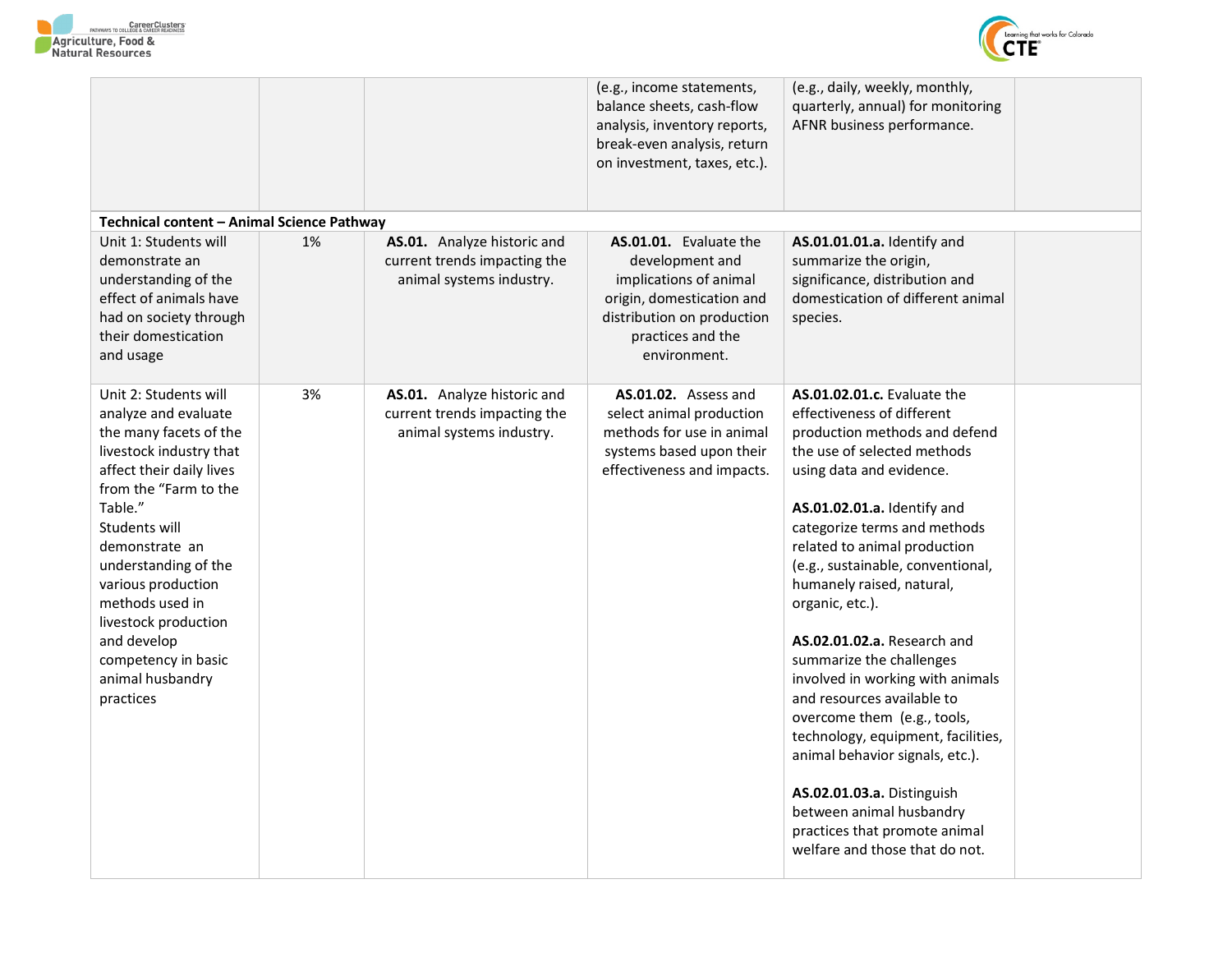



|                                                                                                                                                                                                                                                                         |    |                                                                                                                             |                                                                                                                                    | AS.02.01.03.b. Analyze and<br>document animal husbandry<br>practices and their impact on<br>animal welfare.<br>AS.02.02.03.a. Identify and<br>describe animal tracking systems<br>used in animal systems (e.g.,<br>livestock, companion animal,<br>exotics, etc.).<br>AS.02.02.01.a. Identify and<br>categorize tools, technology and<br>equipment used in animal<br>husbandry and welfare to help<br>provide an abundant and safe<br>food supply.                                                                                                                                                                                                                                                                 |  |
|-------------------------------------------------------------------------------------------------------------------------------------------------------------------------------------------------------------------------------------------------------------------------|----|-----------------------------------------------------------------------------------------------------------------------------|------------------------------------------------------------------------------------------------------------------------------------|--------------------------------------------------------------------------------------------------------------------------------------------------------------------------------------------------------------------------------------------------------------------------------------------------------------------------------------------------------------------------------------------------------------------------------------------------------------------------------------------------------------------------------------------------------------------------------------------------------------------------------------------------------------------------------------------------------------------|--|
| Unit 3: Students will<br>identify the various<br>types and<br>characteristics of<br>livestock, the breeds of<br>common livestock and<br>companion animal<br>species, and the<br>external anatomy and<br>nomenclature of<br>livestock and<br>companion animal<br>species | 6% | AS.06. CCTC Standard: Classify,<br>evaluate and select animals<br>based on anatomical and<br>physiological characteristics. | AS.06.01. Classify animals<br>according to taxonomic<br>classification systems and<br>use (e.g. agricultural,<br>companion, etc.). | AS.06.01.02.a. Compare and<br>contrast major uses of different<br>animal species (e.g., agricultural,<br>companion, etc.).<br>AS.06.01.03.b. Analyze the visual<br>characteristics of an animal or<br>animal product and select correct<br>classification terminology when<br>referring to companion and<br>production animals.<br>AS.06.01.03.a. Identify and<br>summarize common classification<br>terms utilized in animal systems<br>(e.g., external and internal body<br>parts, maturity, mature male,<br>immature female, animal<br>products, breeds, etc.).<br>AS.06.01.03.b. Analyze the visual<br>characteristics of an animal or<br>animal product and select correct<br>classification terminology when |  |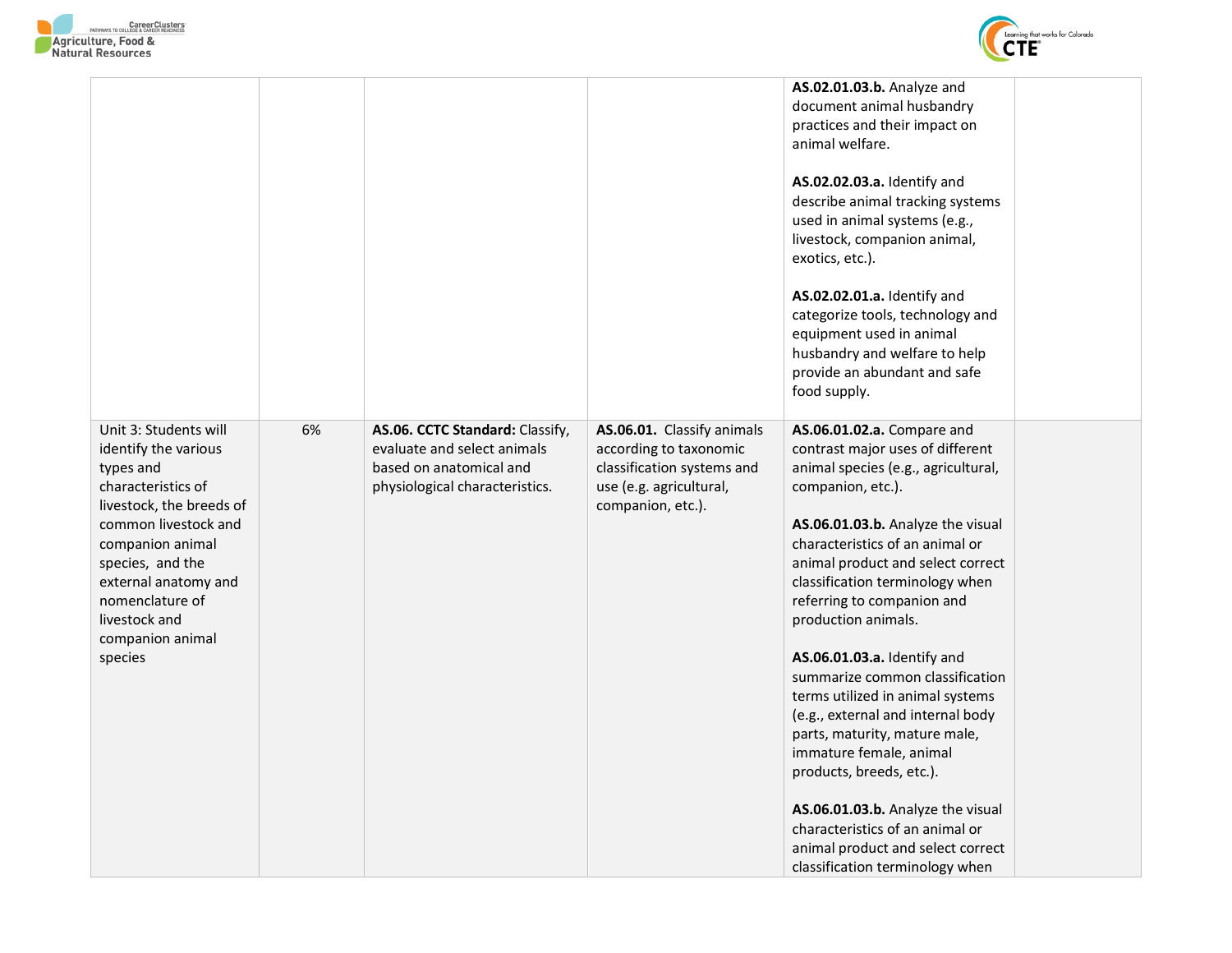



|                                                                                                                                                         |                |                                                                   |                                                            | referring to companion and                               |  |  |
|---------------------------------------------------------------------------------------------------------------------------------------------------------|----------------|-------------------------------------------------------------------|------------------------------------------------------------|----------------------------------------------------------|--|--|
|                                                                                                                                                         |                |                                                                   |                                                            | production animals.                                      |  |  |
| Technical content - Food Science Pathway                                                                                                                |                |                                                                   |                                                            |                                                          |  |  |
| FPPS.01.01.a Define food science<br><b>Understanding the</b><br>$\overline{2}$<br><b>FPPS.01</b> Understand the Food<br><b>FPPS.01.01</b> Determine the |                |                                                                   |                                                            |                                                          |  |  |
| <b>Food Industry</b>                                                                                                                                    |                | <b>Products and Processing</b>                                    | meaning and importance of                                  |                                                          |  |  |
|                                                                                                                                                         |                | Industry                                                          | food science                                               | FPPS.01.01.b Explain the                                 |  |  |
|                                                                                                                                                         |                |                                                                   |                                                            | importance of food                                       |  |  |
|                                                                                                                                                         |                |                                                                   |                                                            | FPPS.01.01.c Integrate concepts                          |  |  |
|                                                                                                                                                         |                |                                                                   |                                                            | of Food Science into other                               |  |  |
|                                                                                                                                                         |                |                                                                   |                                                            | pathways/ agriculture                                    |  |  |
|                                                                                                                                                         |                |                                                                   | <b>FPPS.01.02</b>                                          | FPPS.01.02.a Define major                                |  |  |
|                                                                                                                                                         |                |                                                                   | Understand the history and                                 | components of food systems                               |  |  |
|                                                                                                                                                         |                |                                                                   | global significance of food                                |                                                          |  |  |
|                                                                                                                                                         |                |                                                                   | systems                                                    |                                                          |  |  |
| <b>Careers in Food</b>                                                                                                                                  | $\overline{2}$ | <b>CS.05.</b> Describe career                                     | CS.05.02. Examine and                                      | <b>CS.05.02.01.a.</b> Examine and                        |  |  |
| <b>Products &amp; Science</b>                                                                                                                           |                | opportunities and means to                                        | choose career opportunities                                | categorize careers in each of the                        |  |  |
|                                                                                                                                                         |                | achieve those opportunities in<br>each of the Agriculture, Food & | that are matched to<br>personal skills, talents, and       | AFNR pathways.                                           |  |  |
|                                                                                                                                                         |                | Natural Resources career                                          | career goals in an AFNR                                    | CS.05.02.01.b. Assess personal                           |  |  |
|                                                                                                                                                         |                | pathways.                                                         | pathway of interest.                                       | skills and align them with                               |  |  |
|                                                                                                                                                         |                |                                                                   |                                                            | potential career opportunities in                        |  |  |
|                                                                                                                                                         |                |                                                                   |                                                            | AFNR pathways.                                           |  |  |
| <b>Trends in Food Science</b>                                                                                                                           | $\overline{4}$ | FPP.04. Explain the scope of                                      | FPP.04.02. Evaluate the                                    | FPP.04.02.02.a. Identify and                             |  |  |
|                                                                                                                                                         |                | the food industry and the                                         | significance and                                           | explain environmental and safety                         |  |  |
|                                                                                                                                                         |                | historical and current<br>developments of food product            | implications of changes and<br>trends in the food products | concerns about the food supply.                          |  |  |
|                                                                                                                                                         |                | and processing.                                                   | and processing industry in                                 | FPP.04.02.02.b. Research and                             |  |  |
|                                                                                                                                                         |                |                                                                   | the local and global food                                  | summarize current issues related                         |  |  |
|                                                                                                                                                         |                |                                                                   | systems.                                                   | to the safety and environmental                          |  |  |
|                                                                                                                                                         |                |                                                                   |                                                            | concerns about foods and food<br>processing (e.g., GMOs, |  |  |
|                                                                                                                                                         |                |                                                                   |                                                            | irradiation, microorganisms,                             |  |  |
|                                                                                                                                                         |                |                                                                   |                                                            | contamination, etc.).                                    |  |  |
| <b>Understanding food</b>                                                                                                                               | 4              | FPP.03. Select and process                                        | FPP.03.02. Design and                                      | FPP.03.02.02.a. Differentiate                            |  |  |
| processing;                                                                                                                                             |                | food products for storage,                                        | apply techniques of food                                   | between methods and materials                            |  |  |
|                                                                                                                                                         |                | distribution and                                                  | processing, preservation,                                  | used for processing food for                             |  |  |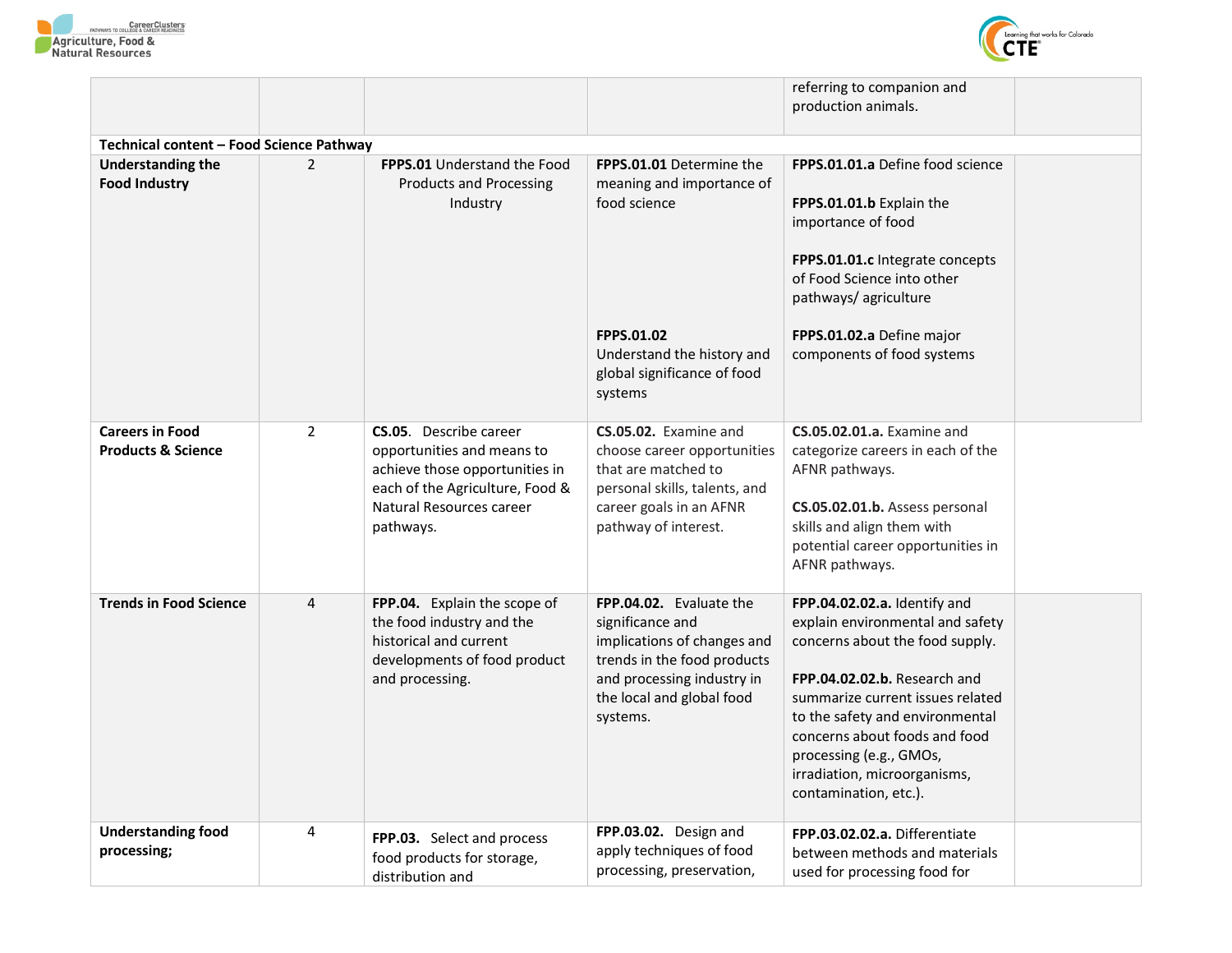



| <b>Common processing</b><br>techniques                                                                                                         |                | consumption.                                                                                                                                                                                                                                                     | packaging and presentation<br>for distribution and<br>consumption of food<br>products.                                                                          | different markets (e.g., fresh food<br>products, ready to eat food<br>products, etc.).                                                                                                                                                                                                                             |  |
|------------------------------------------------------------------------------------------------------------------------------------------------|----------------|------------------------------------------------------------------------------------------------------------------------------------------------------------------------------------------------------------------------------------------------------------------|-----------------------------------------------------------------------------------------------------------------------------------------------------------------|--------------------------------------------------------------------------------------------------------------------------------------------------------------------------------------------------------------------------------------------------------------------------------------------------------------------|--|
| <b>Discuss the different</b><br>environment cycles<br>and their roles in<br><b>Natural Resources,</b><br>(water cycle, carbon<br>cycle, ect.). | 3%             | Technical content - Natural Resources / Environmental Science Pathway<br>NRS.01. Plan and conduct<br>natural resource management<br>activities that apply<br>logical, reasoned and<br>scientifically based solutions to<br>natural resource issues and<br>goals. | NRS.01.03. Apply ecological<br>concepts and principles to<br>atmospheric natural<br>resource systems.                                                           | NRS.01.03.01.a. Classify different<br>kinds of biogeochemical cycles<br>and the role they play in natural<br>resources systems.                                                                                                                                                                                    |  |
| <b>Human interactions</b><br>and the impacts on<br><b>Natural Resource</b><br><b>Systems</b>                                                   | 2%             | NRS.02. Analyze the<br>interrelationships between<br>natural resources and humans.                                                                                                                                                                               | NRS.02.02. Assess the<br>impact of human activities<br>on the availability of natural<br>resources.                                                             | NRS.02.02.01.a. Summarize the<br>relationship between natural<br>resources, ecosystems and<br>human activity.<br>NRS.02.02.01.b. Assess and<br>explain how different kinds of<br>human activity affect the use and<br>availability of natural resources<br>(i.e., agriculture, industry,<br>transportation, etc.). |  |
| Careers in<br><b>Natural Resources</b>                                                                                                         | $\overline{2}$ | <b>CS.05.</b> Describe career<br>opportunities and means to<br>achieve those opportunities in<br>each of the Agriculture, Food &<br>Natural Resources career<br>pathways.                                                                                        | CS.05.02. Examine and<br>choose career opportunities<br>that are matched to<br>personal skills, talents, and<br>career goals in an AFNR<br>pathway of interest. | <b>CS.05.02.01.a.</b> Examine and<br>categorize careers in each of the<br>AFNR pathways.<br><b>CS.05.02.02.a.</b> Research and<br>describe careers in each of the<br>AFNR pathways and choose<br>potential careers connecting to<br>personal interests and skills.                                                 |  |
| Identifying kinds of<br><b>Natural Resources</b>                                                                                               | 3              | NRS.01. Plan and conduct<br>natural resource management<br>activities that apply logical,<br>reasoned and scientifically                                                                                                                                         | NRS.01.01. Apply methods<br>of classification to examine<br>natural resource availability<br>and ecosystem function in a<br>particular region.                  | . NRS.01.01.01.a. Summarize and<br>classify the different kinds of<br>natural resources using common<br>classification schemes (e.g., living<br>versus non-living, renewable                                                                                                                                       |  |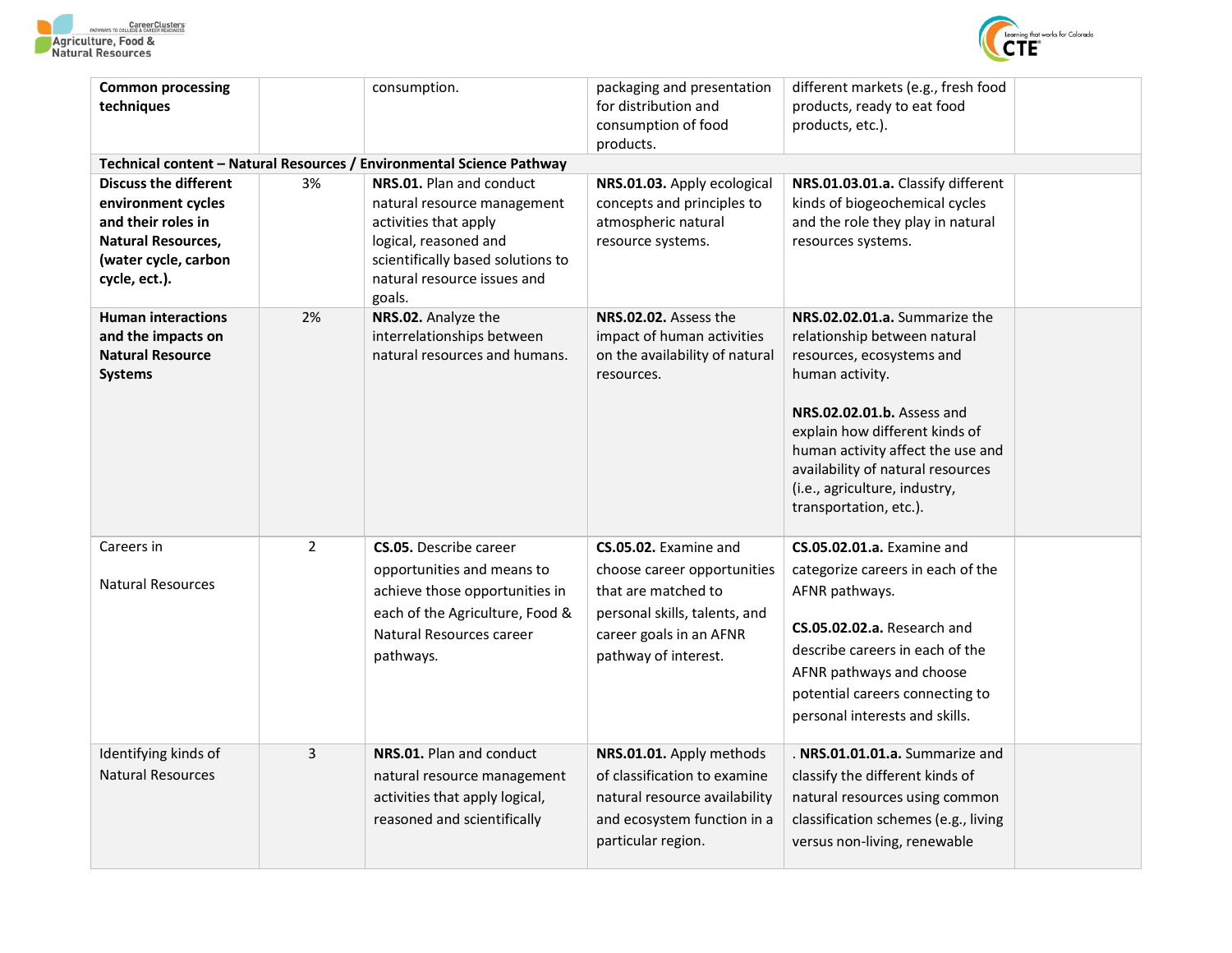



|                                                                                                                                                                                       |                | based solutions to natural                                                                                                                                                           |                                                                                                       | versus nonrenewable, native                                                                                                                                                                                                                                                                                        |
|---------------------------------------------------------------------------------------------------------------------------------------------------------------------------------------|----------------|--------------------------------------------------------------------------------------------------------------------------------------------------------------------------------------|-------------------------------------------------------------------------------------------------------|--------------------------------------------------------------------------------------------------------------------------------------------------------------------------------------------------------------------------------------------------------------------------------------------------------------------|
|                                                                                                                                                                                       |                | resource issues and goals                                                                                                                                                            |                                                                                                       | versus introduced, etc.).                                                                                                                                                                                                                                                                                          |
|                                                                                                                                                                                       |                |                                                                                                                                                                                      |                                                                                                       | NRS.01.01.01.b. Assess the<br>characteristics of a natural<br>resource to determine its<br>classification.                                                                                                                                                                                                         |
| Discuss the different<br>environment cycles and<br>their roles in Natural<br>Resources, (water<br>cycle, carbon cycle,<br>ect.).                                                      | 3              | NRS.01. Plan and conduct<br>natural resource management<br>activities that apply logical,<br>reasoned and scientifically<br>based solutions to natural<br>resource issues and goals. | NRS.01.03. Apply ecological<br>concepts and principles to<br>atmospheric natural<br>resource systems. | NRS.01.03.01.a. Classify different<br>kinds of biogeochemical cycles<br>and the role they play in natural<br>resources systems.                                                                                                                                                                                    |
| Human interactions<br>and the impacts on<br>Natural Resource<br>Systems                                                                                                               | $\overline{2}$ | NRS.02. Analyze the<br>interrelationships between<br>natural resources and humans.                                                                                                   | NRS.02.02. Assess the<br>impact of human activities<br>on the availability of natural<br>resources.   | NRS.02.02.01.a. Summarize the<br>relationship between natural<br>resources, ecosystems and<br>human activity.<br>NRS.02.02.01.b. Assess and<br>explain how different kinds of<br>human activity affect the use and<br>availability of natural resources<br>(i.e., agriculture, industry,<br>transportation, etc.). |
| Technical content - Plant Science Pathway                                                                                                                                             |                |                                                                                                                                                                                      |                                                                                                       |                                                                                                                                                                                                                                                                                                                    |
| <b>Scope of the Plant</b><br><b>Science Industry</b><br>• Agronomy,<br>Horticulture, Green<br>Industry<br>• aspects of the<br>industry in<br>Colorado<br>$\circ$ Crops<br>o Nurseries | 3              | PLSC 01 Understand the<br>structure and significance of<br>plant agriculture systems                                                                                                 | PLSC 01.03 Understand plant<br>production industry segments                                           | Define<br>PLSC.01.03.a<br>plant system industry<br>segments                                                                                                                                                                                                                                                        |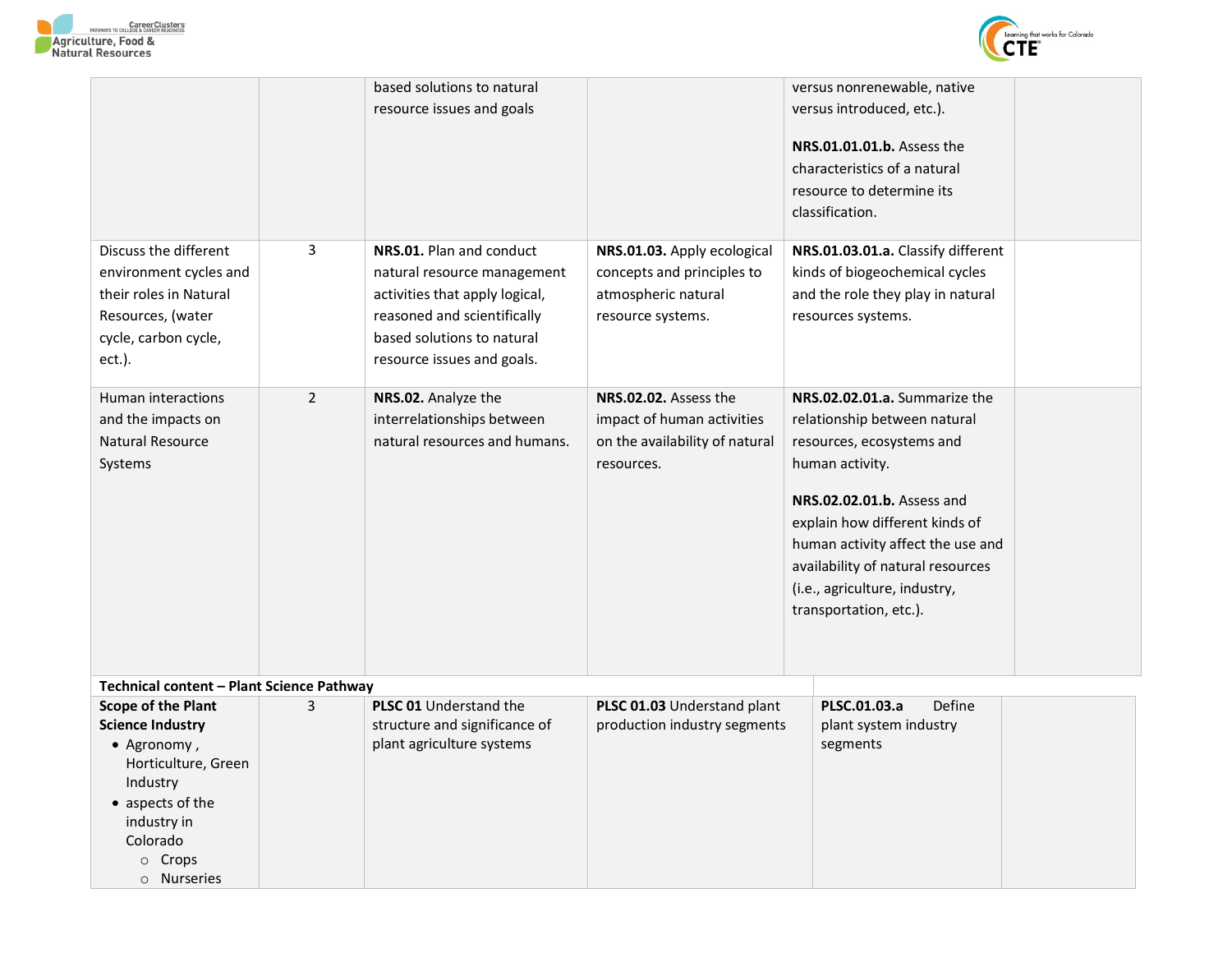



| Greenhouse<br>$\circ$<br>Garden<br>$\circ$<br>Center<br>$\circ$ Landscape<br>○ Sales &<br>Service                                                                                                                                                                                                              |                |                                                                                                                                                     |                                                                                                      |                                                                                                                                                                                                                                                                                             |  |
|----------------------------------------------------------------------------------------------------------------------------------------------------------------------------------------------------------------------------------------------------------------------------------------------------------------|----------------|-----------------------------------------------------------------------------------------------------------------------------------------------------|------------------------------------------------------------------------------------------------------|---------------------------------------------------------------------------------------------------------------------------------------------------------------------------------------------------------------------------------------------------------------------------------------------|--|
| <b>Classification of Plants</b><br>and Crops<br>Cereal grains<br>$\bullet$<br>Forages<br>Oil crops<br>$\bullet$<br>Fiber crops<br>$\bullet$<br>Vegetable crops<br>Fruits & nuts<br>Ornamental<br>crops<br>Medicinal crops<br>Plant Life Cycle<br><b>Classifications</b><br>o Annual,<br>biennial,<br>perennial | $\overline{2}$ | PS.02. CCTC Standard: Apply<br>principles of classification, plant<br>anatomy, and plant physiology<br>to plant production and<br>management.       | PS.02.01. Performance<br><b>Indicator:</b> Classify plants<br>according to taxonomic systems.        | PS.02.01.02.b. Identify and<br>describe important plants<br>to agricultural and<br>ornamental plant systems<br>by common names.                                                                                                                                                             |  |
| <b>Soils</b><br>Components<br><b>Textures</b><br>Profiles                                                                                                                                                                                                                                                      | 3              | PS.01. CCTC Standard: Develop<br>and implement a crop<br>management plan for a given<br>production goal that accounts<br>for environmental factors. | PS.01.02. Performance<br>Indicator: Prepare and manage<br>growing media for use in plant<br>systems. | PS.01.02.01.a. Identify the<br>major components of<br>growing media and<br>describe how growing<br>media support plant<br>growth.<br>PS.01.02.01.b. Describe<br>the physical and chemical<br>characteristics of growing<br>media and explain the<br>influence they have on<br>plant growth. |  |
| Ag & Water<br>Water rights<br>Irrigation&<br>water use                                                                                                                                                                                                                                                         | $\overline{2}$ | PLSC 05. Understand the history<br>and management of water<br>resources in plant systems                                                            | PLSC 05.01 Understand the<br>history and background of water<br>use in plant systems                 | PLSC.05.01.a<br>Identify<br>important historical events<br>related to water use,                                                                                                                                                                                                            |  |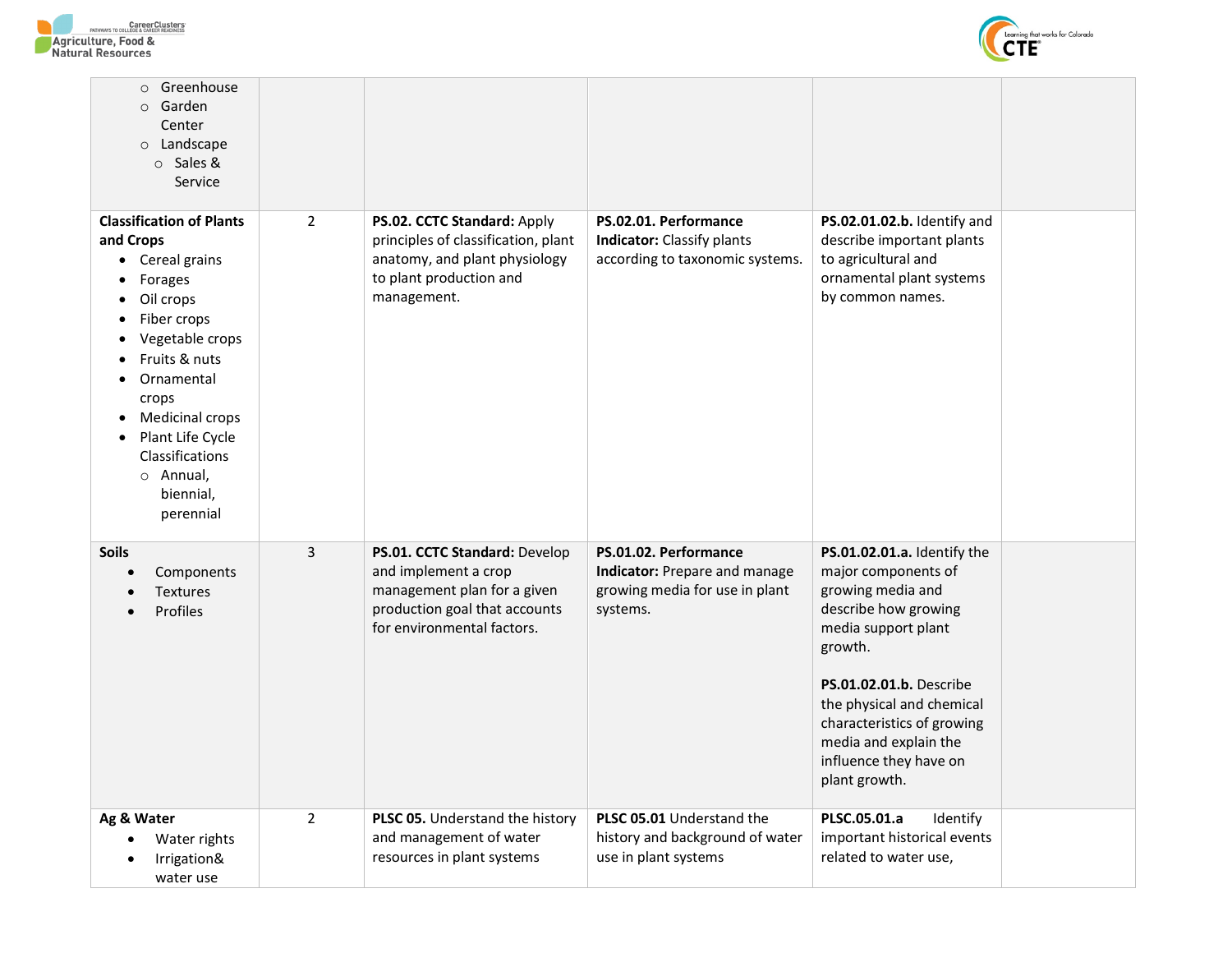



|                                                     |                |                                                                                                                                                                                  |                                                                                                                                                                        | pollution, and<br>conservation<br>PLSC.05.01.b Describe how<br>past events have shaped<br>current policy regarding<br>Colorado Water Law                                                                                                                                                                                                                                                                                              |  |
|-----------------------------------------------------|----------------|----------------------------------------------------------------------------------------------------------------------------------------------------------------------------------|------------------------------------------------------------------------------------------------------------------------------------------------------------------------|---------------------------------------------------------------------------------------------------------------------------------------------------------------------------------------------------------------------------------------------------------------------------------------------------------------------------------------------------------------------------------------------------------------------------------------|--|
|                                                     |                | Technical content - Power, Structural & Technical Systems Pathway                                                                                                                |                                                                                                                                                                        |                                                                                                                                                                                                                                                                                                                                                                                                                                       |  |
| <b>Overview and Careers</b><br>in the PSTS industry | $\overline{2}$ | <b>PSTS .01</b> Understand the<br>agriculture mechanical and<br>technical system and its<br>relationship to the industry of<br>agriculture                                       | <b>PSTS .01.01</b> Understand the<br>history and global significance of<br>agricultural mechanical and<br>technical systems                                            | Define<br>PSTS.01.01.a<br>major components of ag<br>mechanical and technical<br>systems (engineers,<br>producers, fabricators,<br>retailers)<br>Define<br>PSTS.01.01.b<br>the major historical events<br>and trends and in<br>agriculture mechanics and<br>technology to global<br>agriculture production<br>PSTS.01.01.c Compare<br>industrialized nations to<br>non-industrialized nations<br>and their ability to<br>produce food) |  |
| Lab Safety                                          | 3              | PST.01. Apply physical science<br>principles and engineering<br>applications to solve problems<br>and improve performance in<br>AFNR power, structural and<br>technical systems. | PST.01.02. Apply physical<br>science and engineering<br>principles to design, implement<br>and improve safe and efficient<br>mechanical systems in AFNR<br>situations. | <b>PST.01.02.02.c.</b> Devise and<br>document processes to<br>safely implement and<br>evaluate the safe use of<br>AFNR related tools,<br>machinery and equipment.                                                                                                                                                                                                                                                                     |  |
| Proper use of tools and<br>fabrication processes    | 5              | PST.01. Apply physical science<br>principles and engineering<br>applications to solve problems<br>and improve performance in<br>AFNR power, structural and<br>technical systems. | PST.01.02. Apply physical<br>science and engineering<br>principles to design, implement<br>and improve safe and efficient<br>mechanical systems in AFNR<br>situations. | PST.01.02.01.a Compare<br>and contrast applications<br>of simple machines in<br>AFNR related mechanical<br>systems.                                                                                                                                                                                                                                                                                                                   |  |